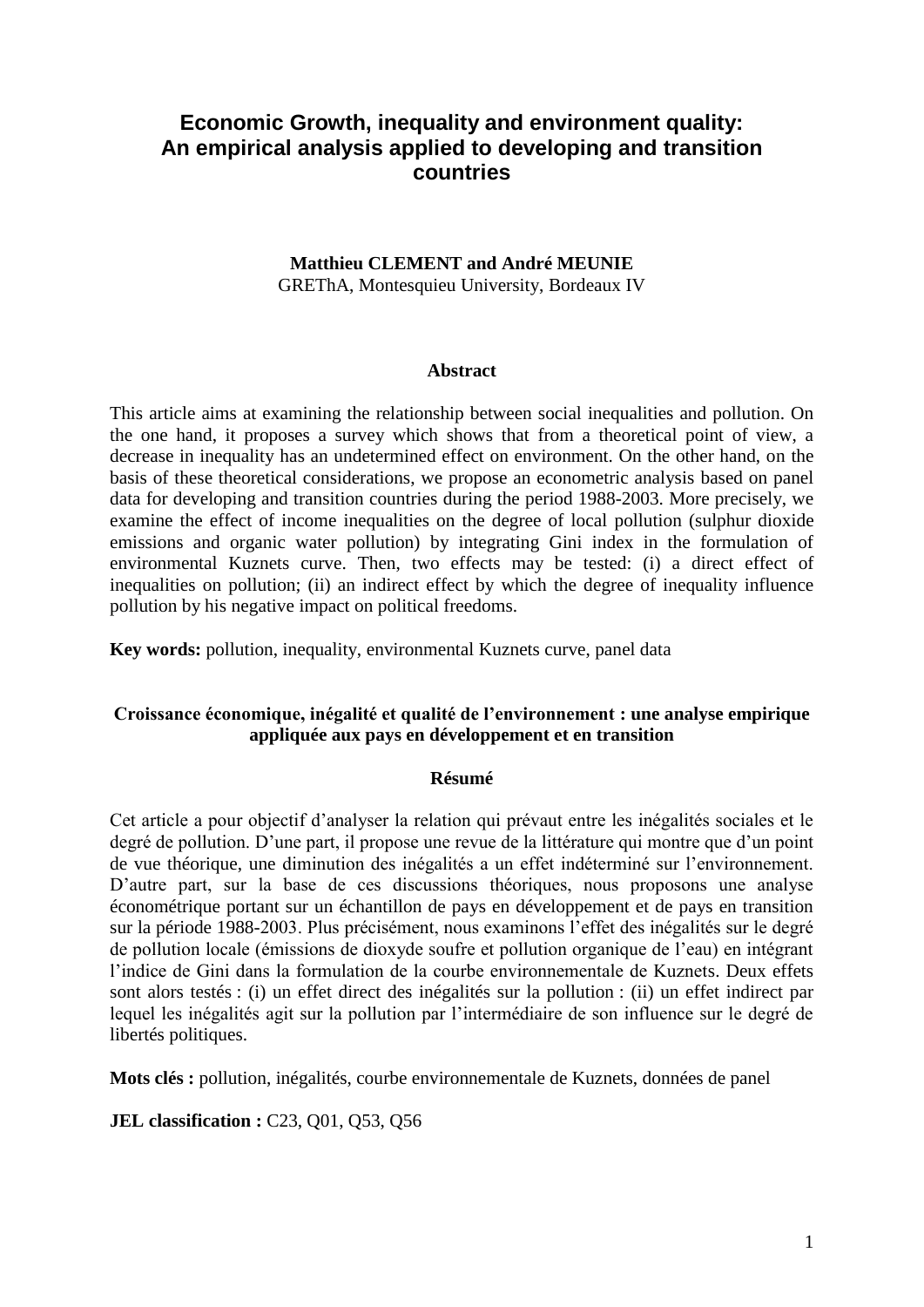## **1. INTRODUCTION**

The globalization and intensification of environmental degradations induced by the contemporary mode of development question the long-term viability of the globalization process. The accumulation of wealth is today considered through the prism of its *sustainability.* The critics, in a more or less radical way, call into question the regulation mechanisms that govern the relations between economic systems and environment. The neoclassic authors pretend that the market remains the most efficient institution to integrate ecological constraints, on the double condition that these externalities are internalized and the technological progress is circulated. Heterodox economists dispute this optimist version of market failures, and wonder about the necessity to adopt another paradigm of economic development.

Nowadays the relationships between the human activities and their environment are approached through the concept of sustainable development (CMED, 1987). Its three pillars, economic, social and ecological, interact to lead the society on the path of a long-term viable growth. In order to determine the conditions of sustainability, most of the authors focus on the link-up between economic and environmental spheres. This paper aims at studying the consequences of the inclusion of the social relations' influence. Behind the impact of the GDP per capita, isn"t it that the social and power inequalities play a prominent part regarding the evolution of the relations between environment and society?

Right in the heart of all paradigms of sustainable development, lies the question of long-term compatibility between economic growth and a reasonable use of the capacities of assimilation of our ecosystems and natural resources. In the standard approach, sustainability fosters a dependence link towards the per capita GDP growth. But as from the 1990"s, some empiric studies put forward the idea that economic growth and respect of ecological constraints are compatible in the long run. Known as the Environmental Kuznets Curve (EKC), this analysis postulates that the impact of anthropogenic activities on natural environment obeys a differentiated dynamism according to the level of per capita income (Grosman and Krueger, 1994; Seden and Song, 1994; Shafik and Bandyopadhyay, 1992; World Bank, 1992). In a formal way, the relation between polluting emissions and the per capita GDP level takes the shape of an inverted-U curve.

The EKC concept thus postulates that there is a reversal threshold of the relation, beyond which the increase of wealth becomes compatible with an improvement of the societies' environmental performances. The variations of per capita GDP have an indirect effect on the pollution level, thanks to the combination of three structural effects:

The *scale effect* expresses the impact of an increase of the economic activity. It estimates the additional quantity of pollution that would be generated if the intensity in GDP emissions would remain constant.

The *composition effect* evaluates the consequences of sector-based mutations throughout the development process. First, the transition from a rural economy to an urban and industrial society aggravates the polluting rejects. Then, the decline in heavy energy-intensive industries as well as the emergence of the service sector, intensive in terms of technology and human capital, release the ecological constraint by exerting a lowering action on the GDP"s emissions intensity.

The *technological effect* estimates the decisive influence exerted by the organisational and scientific progress for the research linked to economic growth's sustainability. From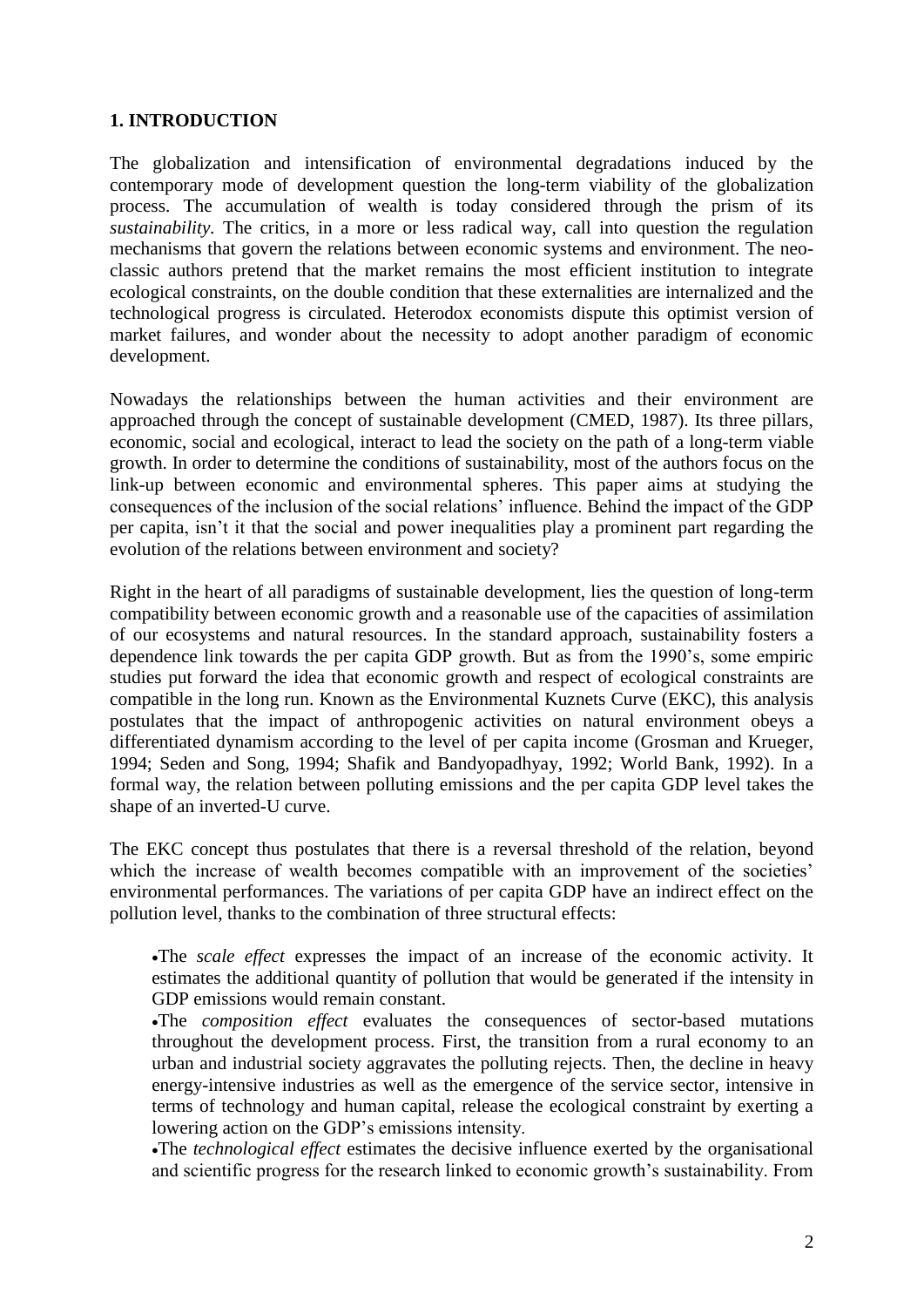a certain level of wealth, both State and enterprises have the human and financial means to incur consistent R&D amounts to promote innovations for a better ecological efficiency of the manufacturing processes.

Therefore, the existence of an EKC supposes that beyond a certain income per capita threshold, the two other effects more than make up for the scale effect.

One of the main critics towards EKC lies in its *deterministic* nature. If the wealthy economies manage to reduce their polluting emissions owing to their economic growth, then they become an example to be followed by the national models of capital accumulation in developing countries. Sustainability would then be a kind of sixth step of development, extending the Rostow model (Vivien, 2006). Several authors insist on the omission of explanatory variables for the pollutions level, whose effect would be to artificially curve the EKC. In this paper, we focus on the potential impact of inequalities. At international level, the theme of "pollution havens" is still the subject of controversy. If the Northern countries" environmental legislations go together with a relocation of their most polluting industries in developing countries (with less stringent standards) then the inverted-U curve looses its pertinence. It then becomes the result of the capacity of consumers issued from the wealthiest countries to put the burden of the pollutions resulting from production activities onto the populations who live in the less developed countries, instead of being the result of an effective improvement of the wealthiest economies (Mani and Wheeler, 1998; Rock, 1996 ; Stern *et al.*, 1996; Baumol and Oates, 1988). The development inequalities then have an upward influence on the ecological degradations in the poorest countries.

Within the framework of this paper, we analyse the effects of the introduction of inequalities variables in the EKC. This analysis presents a double perspective. On the one hand, it is a theoretical work aiming at identifying the economical, social and political mechanisms that could justify the nature of the relation between inequalities and environment. On the other hand, this work is completed by an empirical analysis that aims at examining the link between inequality and pollution over the 1988-2003 period for developing and transition countries. With this objective, the first part proposes a synthesis of the theoretical discussions about the relation between wealth inequalities and pollution. The second part describes the samples and data that are mobilized. Then, in a third part, several econometric investigations are proposed in order to highlight a few stylised facts about the relation between inequalities and two specific pollutants, *i.e.* the sulphur dioxide emissions and the water's organic pollution.

## **2. IMPACT OF INEQUALITIES ON THE ENVIRONMENT: A CRITICAL ANALYSIS OF THE ENVIRONMENTAL KUZNETS CURVE**

The overall idea that we are submitting hinges on the representation of the groups of interest. The poor, being the main victims of *local* pollutions, have an immediate potential benefit from the reduction of environmental degradations. But the more non-egalitarian a country is, the least the poor is properly represented in both institutions and social compromises. Therefore, the most elitist countries should also be the ones with the lowest regulations regarding the relations between economy and environment. However, since the pollutants have multiple sources, they obey different dynamics and we thus think that there is no unique sequence, but, on the contrary, some indeterminacy about the concrete logics related to the links between inequalities and respect of the ecosystem.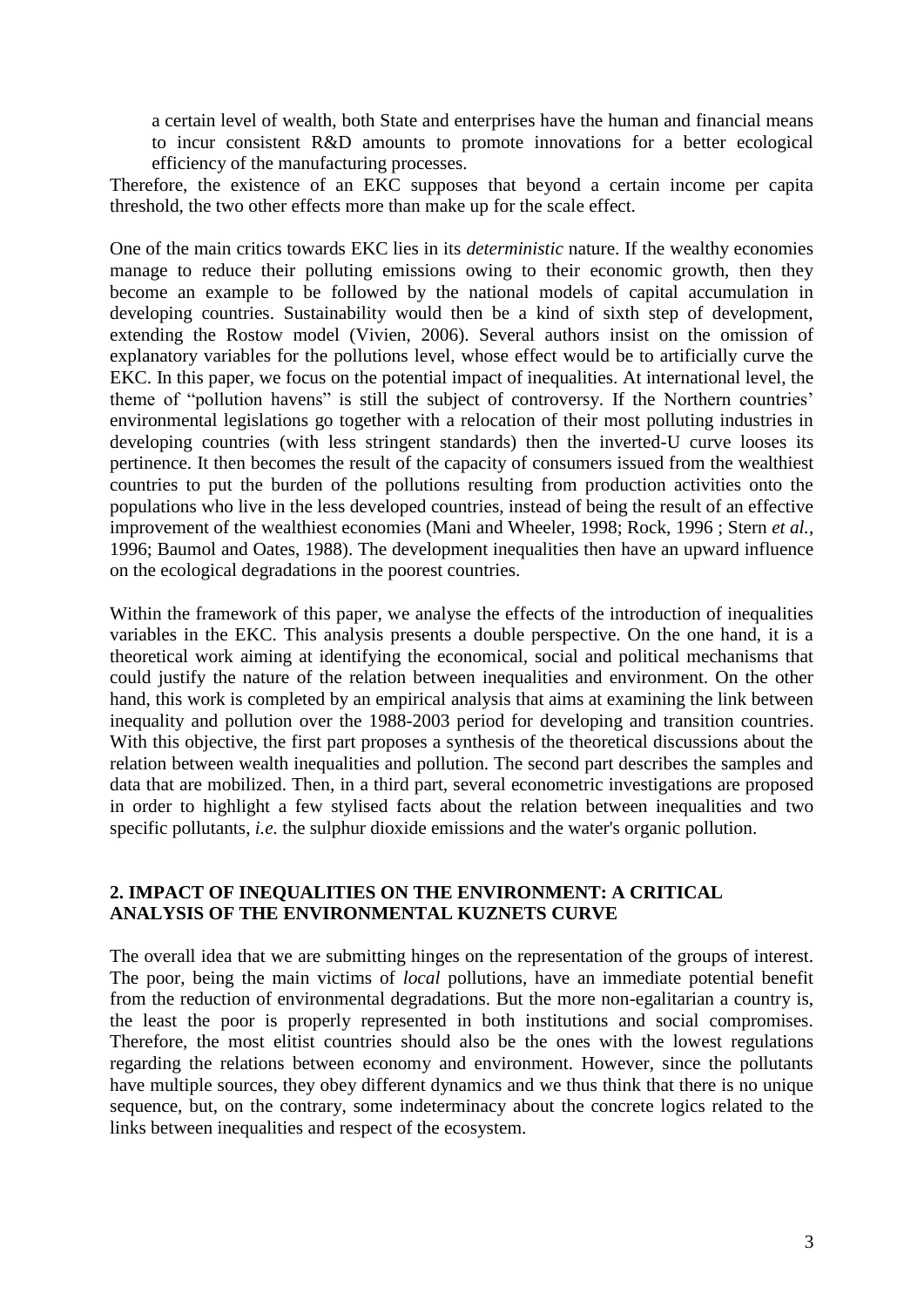## **2.1. An uncertain impact from an economic point of view**

#### **2.1.1. The position of the institutions in the stabilization of the usual behaviours towards environment**

In the neo-classical paradigm, pollution is a public good that generates some markets externalities and failures. Therefore, there cannot be any spontaneous and universal movement behind the EKC. Public intervention is indispensable to stabilize behaviours and to let emerge some conventions for a sustainable development. Public policies are thus the essential factor, a mediator of the relation between the GDP per capita and the level of pollution. Generally speaking, the institutions and especially the State influence the movement of technical progress through the mobilization of regulating tools (norms, taxes or *ad hoc* market).

In their reference paper, Arrow *et al.* (1995) remind us that this curve is above all the result of action of authorities, instead of spontaneous dynamics. Similarly, according to Grossman and Krueger (1996, p. 120), "if environmental improvements are mediated by changes in government policy, then growth and development cannot be a substitute for environmental policy". However, the interests related to environmental uses are contradictory. The causes and consequences of certain polluting activities do not affect all the actors in the same way. The capital holders have an interest in carrying on production at the minimum cost. Most often, the victims are not these people, but rather the very users of a degraded ecosystem (dwelling, water consumption, etc.). Then, the public intervention depends on the representation of these groups.

Even though the ecological constraint is invested with an objective aspect, there is still a problem of *societal perception* of the ecological stakes. The spatial and temporal gap between the emission sources and a full understanding of the degradations explains the radical uncertainty in which the actors are. Furthermore, once the ecosystems' resilience is over, the phenomena are irreversible and prevent an efficient implementation of political management; there is no way back once environmental losses have incurred. Thus, the actors' behaviours must be guided by a *collective anticipation* of ecological risks. As for the spatial dimension, the local pollutions might lead to dynamics of land segregation, through which the wealthiest people can get away from deteriorated places while the poorest ones have no choice but to move in durably in polluted areas with cheaper rents.

#### **2.1.2. The Power-weighted social decision rule**

When it comes to polluting activities, Boyce (1994) formalizes the effects of power inequalities between winners and losers according to the pollution level<sup>1</sup>. The neoclassical theory suggests two ideal-type situations: the laissez-faire and the social optimality à la Coase. In the first case, the winners ignore the costs born by the victims and carry on their polluting activity until the point where the marginal benefits become null. The pollution level is then maximal. If the winners are forced to take into account the increasing marginal costs of the losers, then social optimality is reached when these costs equal the marginal benefits of the polluters. However, the existence of transaction costs leads to a practical result situated in between these two ideal-types.

<sup>&</sup>lt;u>.</u>  $<sup>1</sup>$  One can also refer to Boyce (2003, 2007).</sup>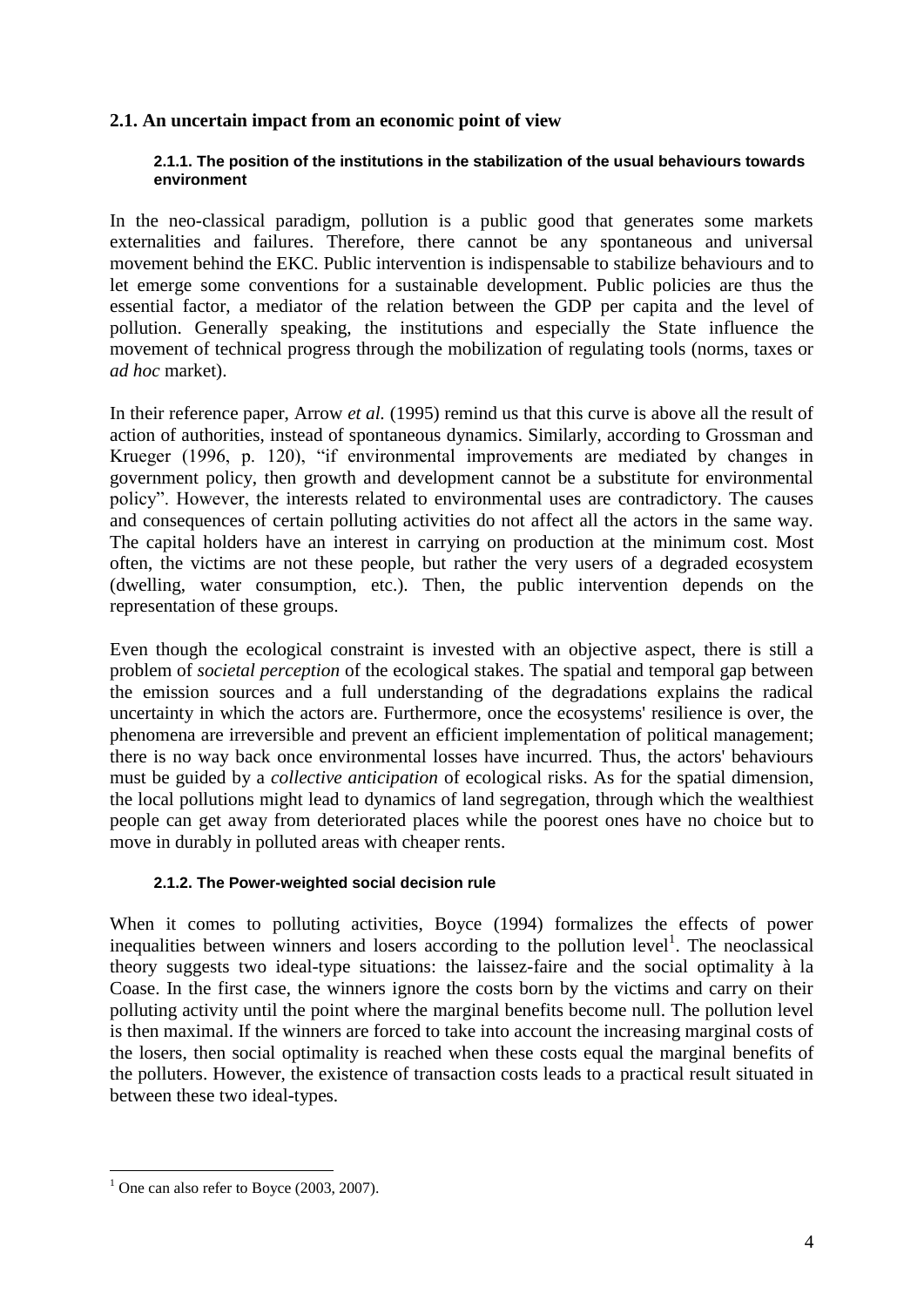Then, Boyce adds another angle to this dynamic: the power inequalities between winners and losers, defined 'as the ability to bear transaction costs'. The relations of strength then lead to the concrete formation of a compromise that strays from social optimum. Boyce calls this new decision rule the "*power-weighted social decision rule*" (PWSDR). According to the author, the PWSDR's direction is not indeterminate; in most cases the winners from degradations are the ones who have a greater relative power.

The power of a group is positively correlated to its level of relative wealth. Thus, the stronger the social inequalities are, the more the wealthiest people are able to maintain their interests. Yet, they are the ones who get the largest benefits from environmental deterioration. Rich people are thus at the source of a wider range of production and often consume goods that are more polluting (like big-engine cars for instance) than the ones used by poor people. Furthermore, they hold an overwhelming part of financial assets and thus capture the largest part of the producer surplus whose immediate interest is costs minimization, like a minimal undertaking of social costs. Boyce names this relation between wealth inequalities, power inequalities and pollution "*equality hypothesis*", reflecting the idea that a better social equality favours the preservation of environmental quality.

Boyce identifies a few additional arguments that imply a negative influence of inequalities over the environment quality. First, the ecological irreversibility implies that a modification of power that favours the winners of degradations increases the long-term under-optimality of the pollution levels, but the opposite cannot work when the degradations have already happened and become irreparable. Second, the environment evaluation leads to a fictitious price, integrated in the price vector. However, price formation is influenced by the play of paying capacities, themselves depending on the initial distribution of wealth. The level of social inequalities is thus an additional channel of influence for the well-to-do classes. Likewise, the access to information is less performing for poor people and although they are the victims, they underestimate the impact of degradations. Besides, wealthy people have the ability to influence social compromises through the manipulation of information via marketing and media control. Third, rich people fear that social protest movements could put an end to their privileges. Such fear prompts them to increase their preference for the present (*i.e.* to overvalue the discount rate). They will thus increase the production level of polluting activities in order to maximize their current results, thus encouraging an increase of polluting emissions or a higher exploitation of natural resources.

Scruggs (1998) goes back on these theoretical developments to show that the whole of Boyce's architecture lies on the hypothesis that the wealthy people systematically prefer a degraded environment. She contests this idea by recalling that the literature suggests on the contrary that the quality of environment is a superior good whose demand increases faster than the income. Then, a non-egalitarian society should lead towards less environmental degradations<sup>2</sup>. Referring to the new paradigm of social modernization (Hofrichter and Reif, 1990), Scruggs asserts that there would be a threshold of average individual wealth beyond which the direction of the impact of inequalities on pollutions reverses. In the poorest countries, Boyce's assumption would be verified, but in the most developed countries, the

1

<sup>&</sup>lt;sup>2</sup> The role of an increasing marginal utility of environmental quality is not as obvious as Scruggs would say. Indeed, even in this case, a wealthy consumer might be confronted with the necessity of comparing the usefulness of protecting any ecosystem and the opportunity cost of the renunciation to the buying of a polluting asset. For instance, a European whose financial assets allow him to spend holidays in the Maldives will have to give a very high marginal utility to the fight against climatic changes in order to give up the plane that would take him to this paradise place!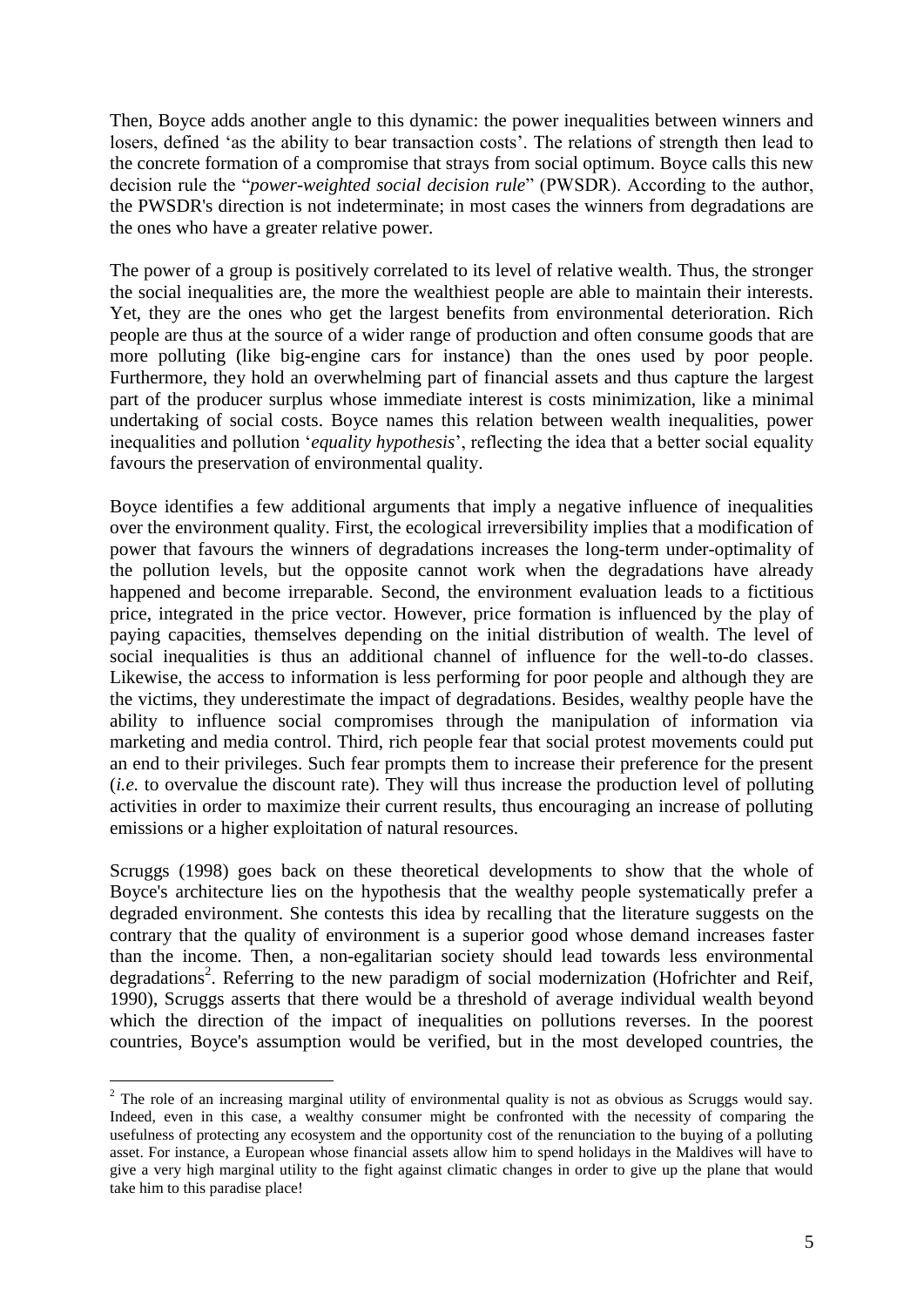inequalities would be in favour of environment preservation. She thus concludes that the relation between inequalities and ecological degradations cannot be one-to-one, but rather indeterminate. However, Scruggs only considers the debate through the terms of consumer's wealth, while the wealthiest classes are also the ones that have the largest interests in the production activities, and thus in the achievement of producer surplus (*cf. supra*).

#### **2.1.3. Comments : the multiple influences of inequalities on environmental degradations**

The debate between Boyce and Scruggs shows how complex the relation is between inequalities and environment. Such complexity is related to the multitude of underlying mechanisms that often act contradictorily.

#### *The limits to growth*

A key aspect of the debate is widely overlooked. If, at least in rich countries, the sustainability conditions imply the restriction of production growth for material goods, then the role of social inequalities appears from an angle that is wider than the direct impact of their dynamics on environmental quality. The emergence of an ecological constraint becomes an objective"s limit enforced on the production scale, whose non-respect would inevitably create humanitarian disasters. All in all, the rich countries have reached a stage of undeniable opulence. But such material affluence remains relative. In Northern countries, a large proportion of individuals are still poor, and in Southern countries, the economies are far from reaching the levels of individual average wealth similar to that of Occident. Therefore, the stakes today lie more in the share of material wealth than in growth as such, since it has to stay within sustainable limits. Within the framework of our article, limited to the groups of Southern and transition countries, this primary acknowledgement can be used as our horizon line. Indeed, it demonstrates the inner limits of the current development in the North, a development that cannot be identically reproduced, from a quantitative point of view. This acknowledgement speaks in favour of a behaviour centred on the fair share of wealth, in order to minimize the need of growth. Besides, Sen (1981) supports this reasoning when he demonstrates that Indian famines occurred even though the granaries were full, because of the failure of the Indian redistribution system.

# *The scale effect of social inequalities reduction*

The reduction of social inequalities can also put the ecosystems at a disadvantage. Indeed, the propensity to consume being a decreasing function to the income, a policy axed on incomes redistribution leads to a consumption increase that is more than proportional to the decrease of the riches" consumption. Moreover, the assets bought by middle class households might be of poorer quality, and more polluting. Such dynamics is especially true in transition countries, in which the middle class is fast increasing.

#### *A differentiated impact of inequalities according to the pollutant's type*

Environmental degradations have many sources, and thus the impact of inequalities cannot be systematically the same. For instance, environmental amenities such as natural parks are a common asset with the characteristics of a superior good. On the other hand, the location of urban wastes processing plants rather obeys the logics of land segregation, according to the intensity of degradations. The spatial pollution scale affects the ability of wealthy people to protect themselves from degradations. The more localized the effects of a pollutant are, the more one can expect an aggravating impact of social inequalities. Similarly, the split between acts of production and consumption have an influence on the inequalities impact and its direction (Khanna and Plassmann, 2004).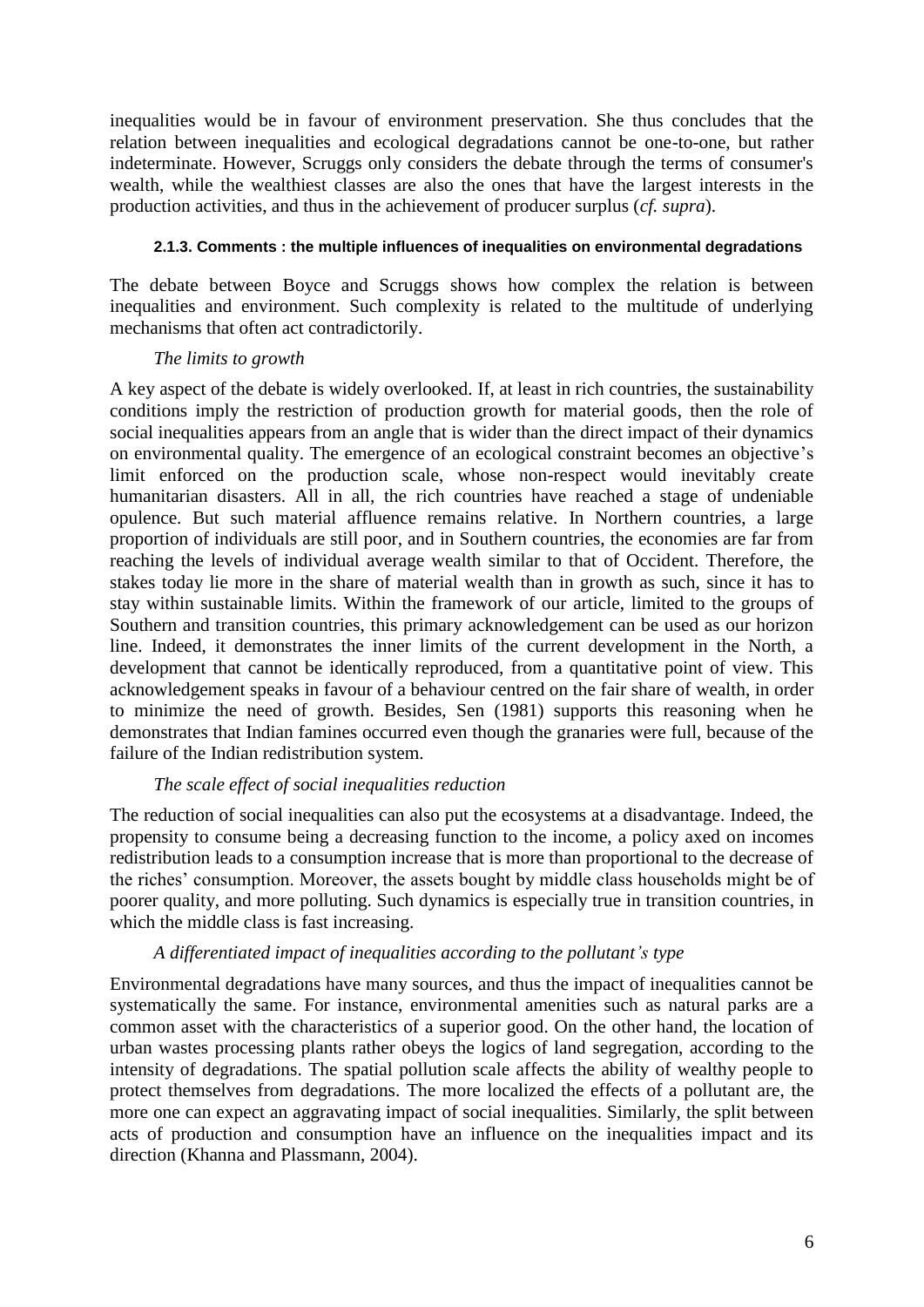#### *The technological progress potential*

The technological ability to adopt production methods with lower pollution is also a strategic variable. If such option can be reached, wealthy households will be in a position to buy less polluting, but more expensive products. Then, the inequalities can have a positive impact on environment quality because they increase the demand for such innovating products.

#### *Societal perception*

The social and power inequalities act directly on the development of societal perception. As we earlier reminded, the poorest categories are also very often the ones who are head-on affected by micro-pollutions. Therefore, they are the best "informed" about environmental violations, especially when pollutions affect vital ecological services such as drinking water consumption. But within the public institutions, the more the mechanisms to defend the most vulnerable are weak the more the wealth distribution is distorted in favour of the riches. Their economic interests are not properly relieved and this asymmetry is also present in their environmental interests. Since the wealthiest individuals have a stronger ability to protect themselves from local pollutions (or to "feel" protected), there is a chance that the society underestimates environment violations. This reasoning applies without the necessity to express the assumption that the wealthiest groups are inevitably in favour of environment degradations.

#### *Survival activities and access inequalities*

The impact of inequalities on environment also has several sources, and thus several consequences. Social inequalities are at the source of a direct interest for the most vulnerable people in deteriorating their environment because of survival motivations. They might indeed have no other choice but to make an excessive withdrawal on the natural endowments of their ecosystems in order to draw some minimum incomes. Deforestation linked to the cultivation of new lands or smuggling of protected species can be, if not encouraged, at least not constrained by public authorities to minimize the risk of protest movements. The effects of inequalities on living conditions can be amplified by some feedbacks like a pathogen impoverishment of the services issued from degraded ecosystems. Such sequence concerns before and above all the poorest countries. A direct effect of inequalities on the ecosystems is generated by access inequalities, especially in developing countries. For example, if a territory only has a limited access to safe drinking water, it is in principle the poorest ones who will be the most affected by water rationing. If the governance fails to take properly into account the interest of the poorest people, the construction of infrastructures dedicated to an improvement of the drinking water supply might fall very short. Easterly (2001) stresses that inequalities are one of the main causes of the freeze of the development process, one thing that, in return, perpetuates the unsustainable pressures on the ecosystems related to survival activities.

#### *The risk of a growth's acceleration that would annihilate the control of its content*

The aggravating impact of inequalities is also found in the interest of authorities in nonegalitarian countries to accelerate the rhythm of wealth creation (in order to compensate strong inequalities). This refers to the ability or to the will of public institutions to create some institutional conditions that would favour a strong economic growth in order to keep their political legitimacy. The EKC scale effect is thus amplified and accordingly the environment is quickly deteriorated. Indeed, the faster the economic growth is, the least possible it is to control the very content of this growth, and therefore its ecological effects. An exemplary case of these noxious dynamics is China.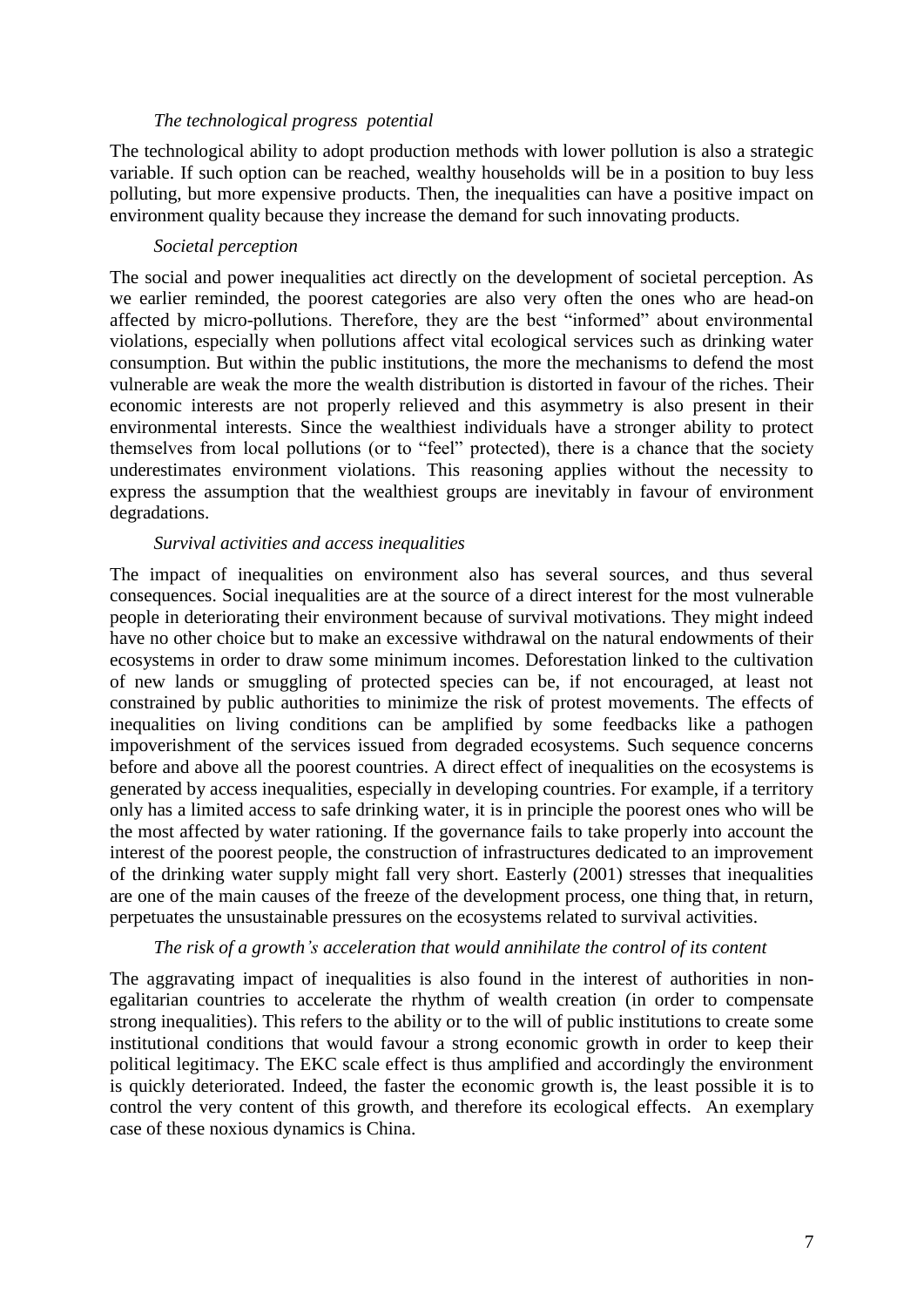#### *Power inequalities relieved by democracy?*

Lastly, the supposed superiority of certain democratic configurations to better take into account the interest of the most vulnerable is also often considered in economic literature. The interests of each social group are better taken into account in nations with free elections, thanks to the voter status of each actor. The State, through its governing people, thus takes a better care of the needs of the poorest. The ecological problems are thus managed in a more voluntaristic way. However, we would like to qualify this optimism (although we do not aim at fundamentally questioning it). First, in configurations where challenges are badly perceived because they have not yet occurred, a large majority of these groups can find an interest in carrying on polluting activities without constraining them (for example, in order not to reduce the employment in these industries). There are then little chances that the political power takes the risk of imposing some unpopular measures, even though there is proper information from the scientific community. Furthermore, in certain Western countries (USA for example), social inequalities are very high and the positive effect of the democratic work on the environmental performances might then be threatened. Lastly, the cultural imagination of these mass consumption societies is often in direct conflict with the necessity to restrict the activity of polluting industries. In a market economy, the necessity to keep on expanding the outlets finds one of its solutions in the permanent creation of new needs. Such dynamics often contradict the "self-restriction" requirement in goods demand. For instance, the number of vehicles must be reduced to fight climatic changes, but the current trend is the opposite, even though a few marginal improvements are being done (decrease in the vehicles" fuel consumption). Moreover, through social representations, the inequalities probably intensify these difficulties because the poorest people tend to mimic the ostentatious behaviours of the riches. This is even more pertinent when one knows that the poorest people can only afford the lowest products in terms of quality, and therefore the most polluting ones (an aggravating factor on the EKC scale effect). In the end, some powerful contradictions might exist between the beneficial effect of a democratic system on ecological performance and the logics of a market economy.

#### **2.2. Empirical findings**

<u>.</u>

There is quite an abundant empirical literature on the relation between environment and inequalities. The present survey is restricted to the main articles that deal specifically with the Environmental Kuznets Curve and the impact of inequalities.

Torras and Boyce (1998) were the first authors to analyze these issues. In this conflict of interest between net winners and losers, the public authorities judge according to the respective efficiency of the representation within the institutions of both these groups. Yet, according to the PWSDR, the winners group owns a stronger negotiation power. In their analysis, Torras and Boyce thus try to demonstrate that the inequalities interact with the per capita GDP level, raising the EKC reversal threshold. Indeed, according to Kuznets himself, power inequalities, underlying a same level of income dispersion, are all the more high that the GDP per capita is weak, something the authors call the "Kuznets unsung hypothesis". They then estimate the equation that links the pollution level to a vector of control variables, to the level of GDP per capita and to the negotiation power. This latter is approximated by the Gini index, the literacy rate and an indicator of civil rights and political freedom<sup>3</sup>. They

 $3$  They apply OLS, which, in our view, appears to restrict their results, panel data methods being more relevant.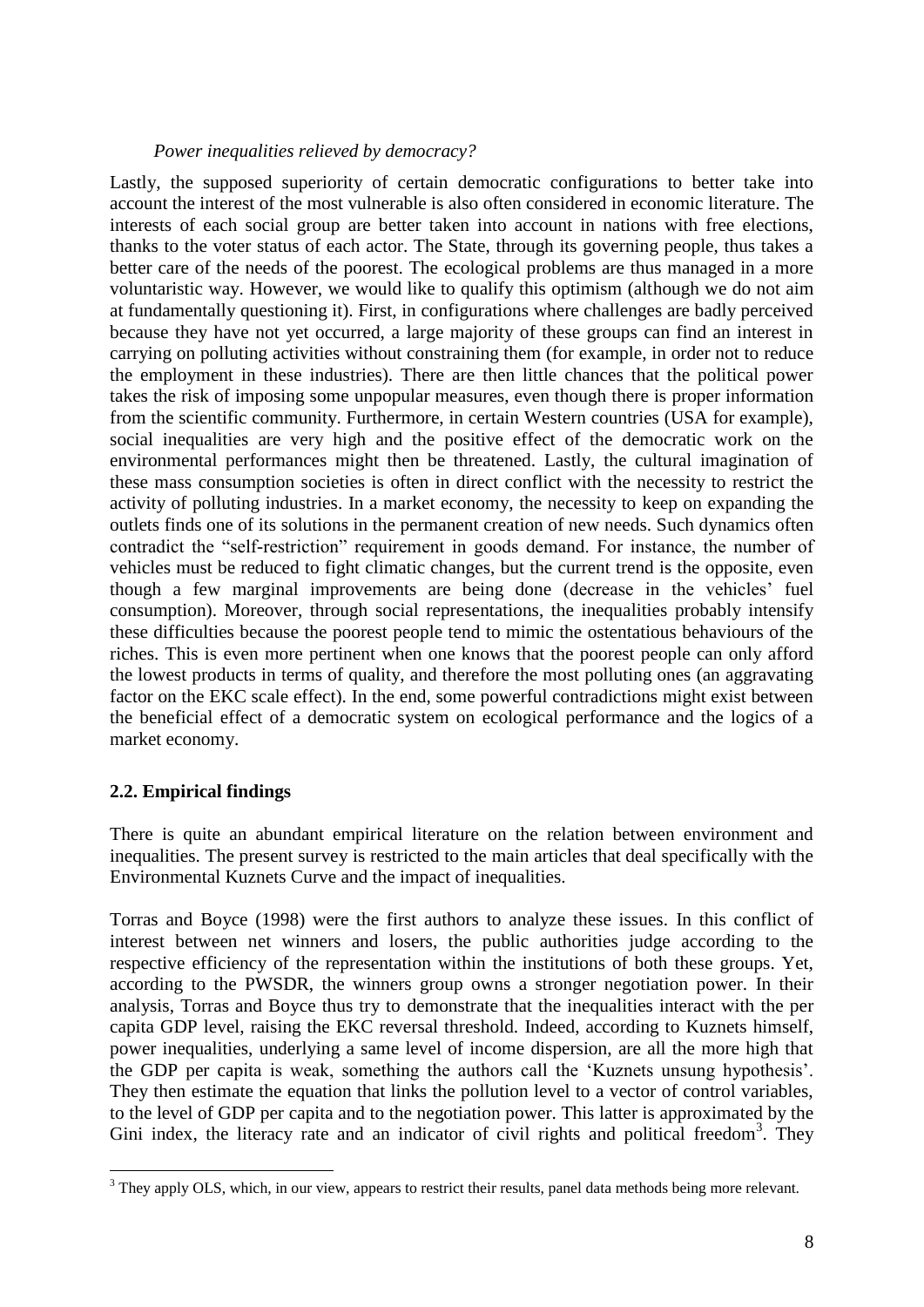mostly mobilize data issued from the GEMS database for the pollutant concentrations during the 1977-1991"s period in 18-52 cities out of 19-42 countries according to the type of pollution. After having estimated the regressions without inequality variables and having noticed that the results are similar to the Grossman and Krueger (1995) ones, they include them by adding a dummy that marks the membership of the group of either poor or rich countries. Then the coefficients loose their significance. All in all, the inequalities have a significant upwards impact on pollution, especially for the poorest countries. In other words, the weaker the per capita GDP level is, the more the social and power inequalities have an influence on the degradation of the environmental quality, thus confirming the "Kuznets" unsung hypothesis'.

Scruggs (1998) tests the "*equality hypothesis*", according to which a reduction of inequalities improves the environment. The observations that are utilized come from two distinct databases: the United Nations GEMS base on water (dissolved oxygen and faeces) and air  $(SO<sub>2</sub>$  and particles concentrations) quality and a sample only made of 17 industrial democracies. The results go towards an indeterminacy of the direction of the impact of inequalities on ecological degradations. In the first set of regressions, only the indicators of dissolved oxygen and particles are significantly correlated with the Gini index. Moreover, the expected sign is only observed with the first indicator. In the second set, the results are also ambiguous, since the inequalities variables are not significant (except for a particular regression, and yet the sign goes towards a positive impact of inequalities on the environmental quality) and the GDP per capita acts contrarily to the EKC dynamics.

However, the majority of empirical studies go in the direction of a negative impact of inequalities on the environmental quality. Boyce *et al.* (1999) thus get some results in 50 USA states, in accordance with the 'equality hypothesis'. Gawande *et al.* (2001) study the relation between the location of toxic wastes sites and the income level of United States households. They clearly demonstrate that, behind the EKC look, hides in fact the financial ability of the wealthy households to get away from pollution sources. When getting richer, individuals tend to try to move away from polluting places rather than influence the public policies in favour of a significant decrease of toxic wastes. Mikkelson *et al.* (2007) concludes that the inequalities increase the number of endangered species<sup>4</sup>. Gates *et al* (2007) underline a significant and indirect relation between social inequalities and ecosystems preservation through their negative impact on political freedom. Furthermore, inequalities also have a direct negative relation with the percentage of land holding the status of protected natural parks and with the quality of available information on environmental conditions.

# **3. DATA**

<u>.</u>

In order to test the relation between inequalities and environmental quality, we mobilize an 83 countries sample, comprising 67 developing countries and 16 transition countries (CEEC and ex-soviet republics) for which we have observations throughout the 1988-2003 period. The database presents a panel structure and thus allows to capture the heterogeneity among countries through the introduction of some effects that are specific to the individuals and to capture temporal dynamics through the introduction of some effects that are specific to the years.

<sup>&</sup>lt;sup>4</sup> They also find a U-shaped curve with GDP per capita, an inverse EKC-type curve.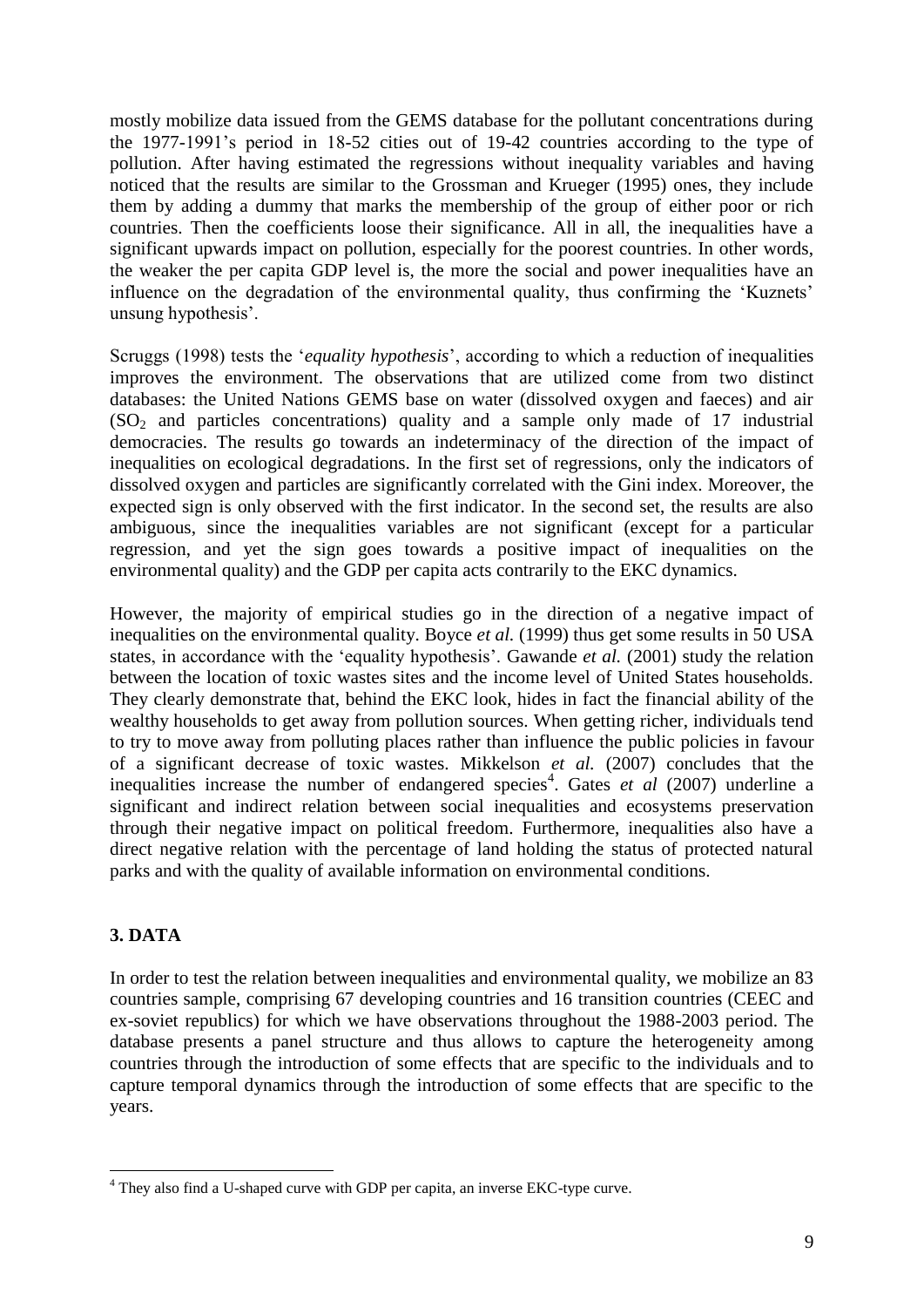Because there are no composite indicators of environment quality, two pollution variables are taken into account, with the requirement of only referring to local pollutants. First, the data on sulphur dioxide  $(SO<sub>2</sub>)$  emissions spring from the ASL database and its update proposed by David Stern for the 1990's and 2000's (ASL and Associates, 1997; Stern, 2005). They are expressed in kg per capita. Second, the observations on water organic pollution are taken from the World Bank *World Development Indicators 2007* and are expressed in kg per worker.

Inequality data, grasped by the Gini index, come from the *World Income Inequality Database* of the *World Institute for Development Economics Research* (WIDER). This database gathers about 5000 observations taken from multiple sources and graded according to their quality. Whenever possible, we retained high quality observations that are homogeneous in terms of measurement unit and covered population. However, these inequalities" data raise two difficulties. First, they present a problem of comparability because the households surveys used to estimate the distribution of the standard of living are based on distinct sampling methods and also because the indicator of the standard of living that is utilized is not homogeneous among countries<sup>5</sup>. Second, the data on inequalities are very parsimonious. This is why the panel is not balanced. Indeed, out of 1328 theoretical observations (67 countries and 16 years), we only have 412 observations for the Gini index.

To take the political situation into account, we turn to the political rights index built each year by the non-governmental organization *Freedom House.* It particularly measures the extent of political freedom according to four criteria: (i) the extent of freedom in electoral processes, (ii) the pluralism, (iii) the citizen's participation in political life, (iv) the governments' functioning. Taking these criteria into account, the indicator grades the countries according to the extent of their political freedom, grade 7 corresponding to a very restrained level of political rights and grade 1 to a democratic regime. All other explanatory variables used in the analysis (the GDP per capita expressed in constant dollars of 2000, the literacy rate, and the share of energy exports in total exports) are taken from the *World Development Indicators*.

# **4. RESULTS**

<u>.</u>

#### **4.1. Environmental Kuznets curve**

In order to test the validity of the EKC, we retain a three degree polynomial form for the relation between the pollution level and the GDP per capita. Moreover, because of the double dimension of the data (individual and temporal), we resort to linear panel models, that is, the fixed effects model and the random-effects model, by integrating both individual and temporal effects<sup>6</sup>. The expression of the fixed effects model is given by:

$$
POL_{it} = \beta_1 GDPh_{it} + \beta_2 GDPh_{it}^2 + \beta_3 GDPh_{it}^3 + \alpha_i + \lambda_t + \varepsilon_{it}
$$
\n(1)

With *POL* as the pollution level and *GDPh* as the per capita GDP. The fixed effects are constants to be estimated that are specific to the countries  $(\alpha_i)$  and to the years  $(\lambda_i)$  and that capture the influence of non-observable characteristics, respectively constants along the time and constants between individuals. The fixed effects model estimator is the least squares with dummy variables estimator (LSDV) which is equivalent to the ordinary least squares (OLS)

<sup>&</sup>lt;sup>5</sup> For comparability problems, please refer to Deiniger and Squire (1996, 1998)

<sup>&</sup>lt;sup>6</sup> For technical aspects related to these two models, refer to Baltagi (1995).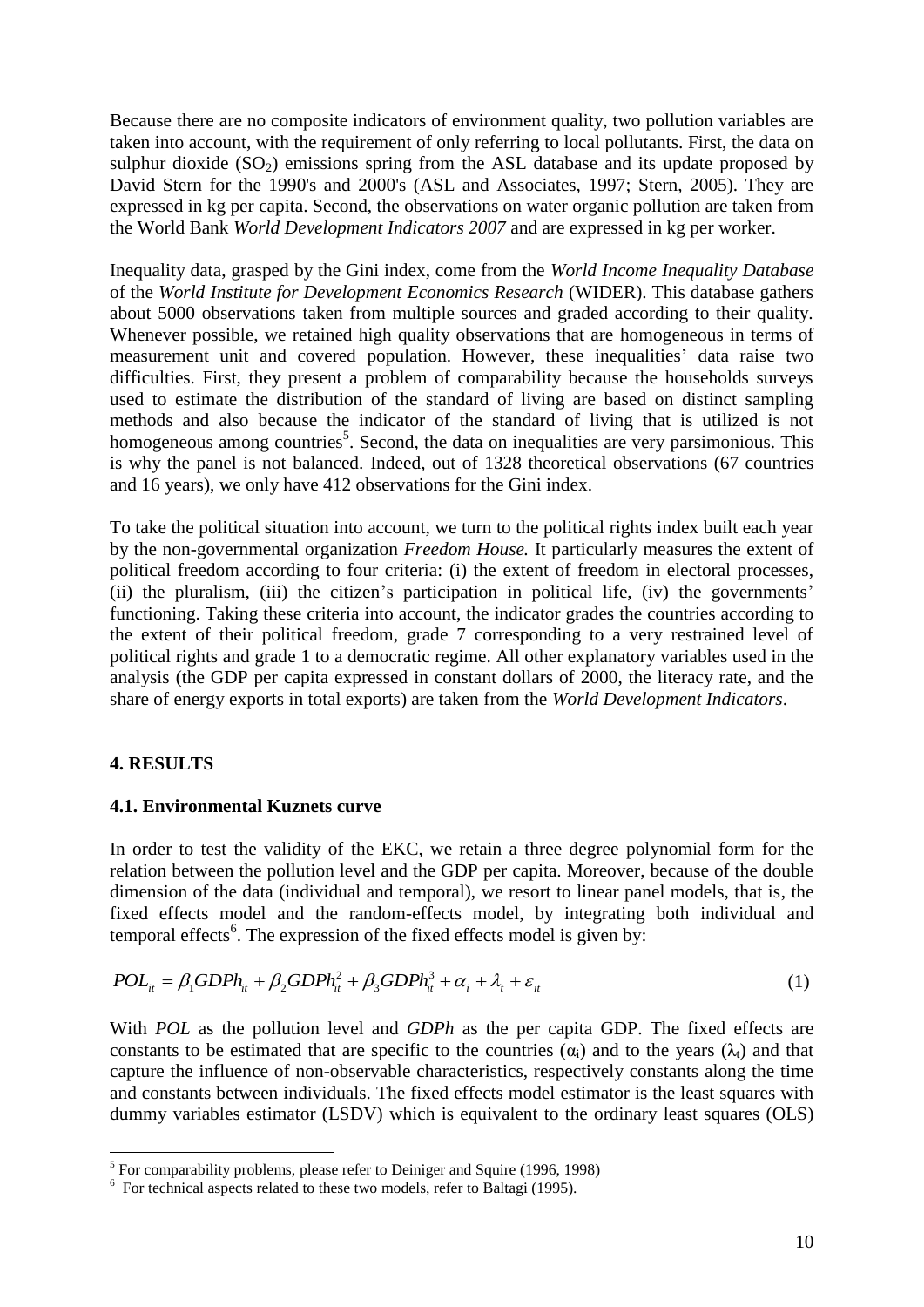applied to the individual averages deviation model. The expression of the random-effects model is given by:

$$
POLit = \alpha + \beta_1 GDPhit + \beta_2 GDPhit2 + \beta_3 GDPhit3 + ui + vt + \varepsilonit
$$
 (2)

Here, both individual and temporal effects are supposed to be random  $(u_i)$ . And, taking into account a particular form of self-correlation of the wastes, the model is estimated through the generalized least squares (GLS).

Tables 1a and 1b respectively present the results for  $SO<sub>2</sub>$  emissions and for water organic pollution. The explanatory capacity of the models is satisfactory for transition countries, but rather limited for developing countries as well as for the sample as a whole. We must also precise that the Chow test implemented for the fixed-effects model confirms the relevance of these two sub-samples, no matter the pollutant considered. The Hausman test that enables to choose between the fixed-effects model and the random-effects model produces some contradictory results according to the sample and pollutant. However, in four cases out of six, a random-effects model will be preferred.

As for sulphur dioxide emissions, we excluded the cubic term of GDP per capita from the regressions because of its non-significance. All in all, it seems that the relation between  $SO<sub>2</sub>$ emissions and GDP per capita takes the shape of a U-inverted curve, in accordance with the EKC hypothesis. The turning point is relatively high (between USD 7,700 and USD 7,900 according to the models) and more or less corresponds to the Chile or Russia's average level of development over the given period. The implementation of distinct estimations for developing and transition countries shows that the relation is not stable. The EKC seems to be validated in the ex-socialist countries. But this result requires more attention. Indeed, with the exception of Macedonia, one notes a decrease of  $SO_2$  emissions in all transition countries<sup>7</sup> in the considered period. For example, the  $SO_2$  emissions per capita have decreased by 88% in the Czech Republic, by 70% in Hungary and by 57% in Bulgaria. How can we then justify the increasing part of the relation? This increasing part is related to the inter-individual variability (between countries) of the GDP per capita and emissions, while the decreasing part would rather be related to the inter-temporal variability and traduce the decrease of emissions as time goes by. Therefore, the observed EKC is artificial in a certain way, because of the confusion between inter-temporal and intra-temporal dimensions. As for the developing countries, the estimations show the absence of a significant quadratic relation between the  $SO<sub>2</sub>$  emissions per capita and the GDP per capita. However, when one excludes the squared GDP per capita, one notes the existence of an increasing linear relation that is significant from a statistical point of view. This linear relation is confirmed by the scatter plot found in annexes (Chart A2) and the value of the linear correlation coefficient (significant and positive). In other words, the developing countries might have not yet reached the threshold that marks the transition to a phase of decreasing emissions, in accordance with the EKC.

<u>.</u>

<sup>&</sup>lt;sup>7</sup> For  $SO_2$ , emissions, the group of transition countries is exclusively made out of CEEC, since there is no available data for the ex-soviet republics.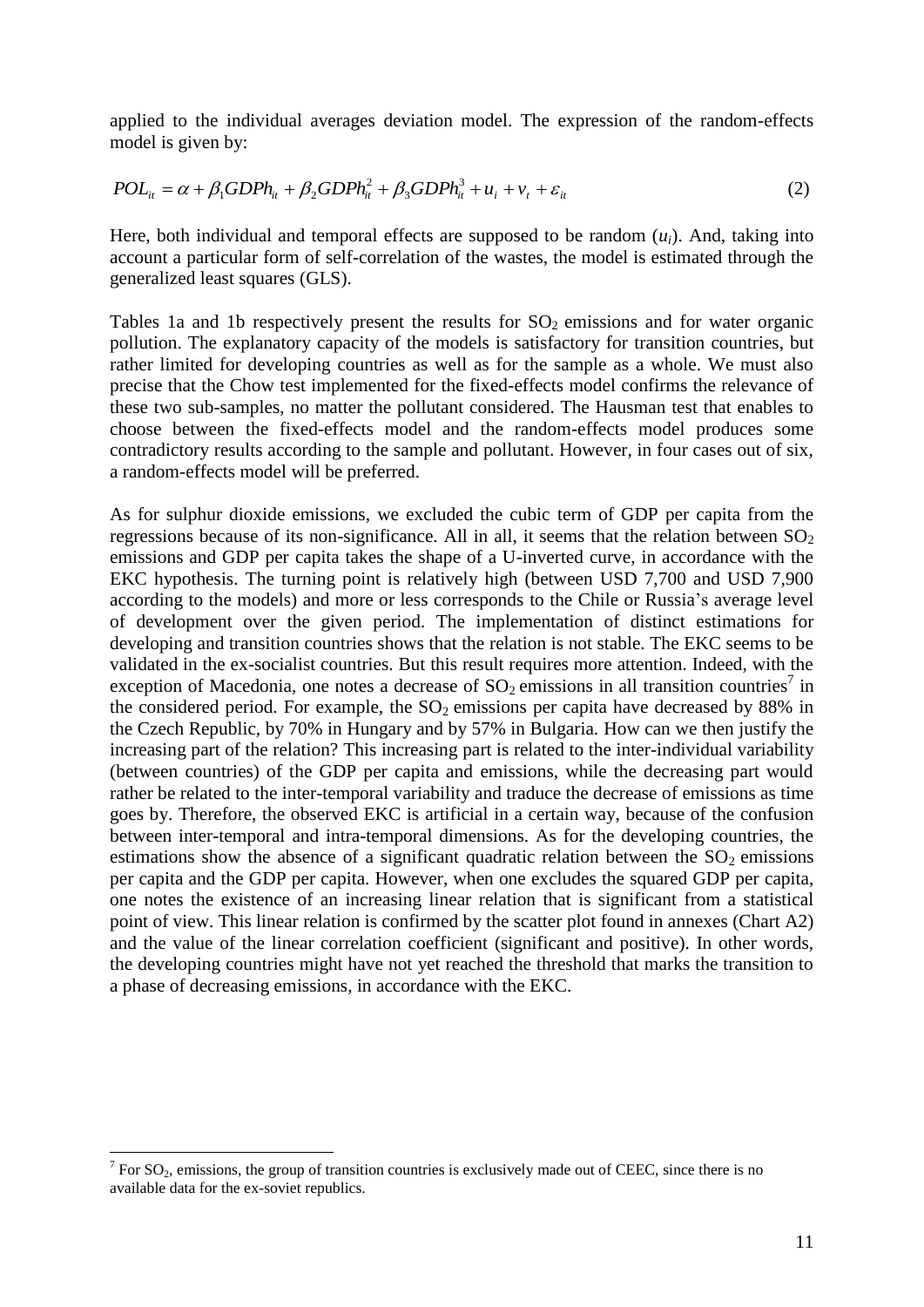|                   |             | Whole sample  |              | <b>Developing countries</b> |             | <b>Transition countries</b> |  |
|-------------------|-------------|---------------|--------------|-----------------------------|-------------|-----------------------------|--|
|                   | FEM(1)      | REM(2)        | FEM(1)       | REM(2)                      | FEM(1)      | REM(2)                      |  |
| Constant          |             | $-8,4564$     |              | 2,8239                      |             | $-46,8553$                  |  |
|                   |             | $-3.10***$    |              | 1,30                        |             | $-2.14**$                   |  |
| GDPh              | 0.0091      | 0.0080        | 0.0010       | 0.0011                      | 0.0230      | 0,0216                      |  |
|                   | $9.27***$   | $9.90***$     | 1,42         | $1,67*$                     | $4,73***$   | $4.82***$                   |  |
| GDPh <sup>2</sup> | $-5.85E-07$ | $-5,10E-07$   | 6,39E-08     | 6,09E-08                    | $-1.34E-06$ | $-1,25E-06$                 |  |
|                   | $-9.90***$  | $-9.75***$    | 1,27         | 1,29                        | $-5.57***$  | $-5,52***$                  |  |
| N                 | 957         | 957           | 836          | 836                         | 121         | 121                         |  |
| R <sup>2</sup>    | 0.0999      | 0.0998        | 0.0726       | 0.0726                      | 0.2545      | 0.2544                      |  |
| Hausman test      |             | 1,21 (0,2721) | 0.04(0.8327) |                             |             | 0.53(0.4654)                |  |
| Chow test         |             |               |              | $1,63(0,0011)$ ***          |             |                             |  |
| Turning point     | 7778        | 7843          |              |                             | 8582        | 8640                        |  |

**Table 1a: Regression results for the determinants of SO<sup>2</sup> emissions, fixed-effects model (FEM) and random-effects model (REM).**

Figures in parentheses are t-ratios for regression coefficients and significance level for the Hausman and Chow tests. \*\*\* statistically significant at 1% level; \*\* statistically significant at 5% level; \* statistically significant at 10% level.

| Table 1b: Regression results for the determinants of organic water pollution, fixed-effects model (FEM) |  |  |  |  |
|---------------------------------------------------------------------------------------------------------|--|--|--|--|
| and random-effects model (REM).                                                                         |  |  |  |  |

|                   | Whole sample |                     |              | <b>Developing countries</b> |                    | <b>Transition countries</b> |  |
|-------------------|--------------|---------------------|--------------|-----------------------------|--------------------|-----------------------------|--|
|                   | FEM(1)       | REM(2)              | FEM(1)       | REM(2)                      | FEM(1)             | REM(2)                      |  |
| Constant          |              | 0,3084              |              | 0,2447                      |                    | 0.4441                      |  |
|                   |              | 29,18***            |              | 24,77***                    |                    | $15,33***$                  |  |
| GDPh              | $-6,96E-05$  | $-5,02E-05$         | $-1,41E-05$  | $-1,64E-05$                 | $-1,37E-04$        | $-1,23E-04$                 |  |
|                   | $-11,44***$  | $-10,24***$         | $-2.66***$   | $-3.75***$                  | $-9.72***$         | $-9.29***$                  |  |
| GDPh <sup>2</sup> | 7,38E-09     | 5,47E-09            | 1,67E-09     | 1,87E-09                    | 1,64E-08           | 1,53E-08                    |  |
|                   | $9.92***$    | $8.36***$           | $2,67***$    | $3.38***$                   | $8,27***$          | $7,96***$                   |  |
| GDPh <sup>3</sup> | $-2,40E-13$  | $-1,82E-13$         | $-5,60E-14$  | $-6,18E-14$                 | $-6,21E-13$        | $-5,91E-13$                 |  |
|                   | $-8,67***$   | $-7,17***$          | $-2,52**$    | $-3,04***$                  | $-7.13***$         | $-7,00***$                  |  |
| N                 | 785          | 785                 | 589          | 589                         | 196                | 196                         |  |
| R <sup>2</sup>    | 0.1887       | 0.1893              | 0.1179       | 0.1279                      | 0,3279             | 0.3402                      |  |
| Hausman test      |              | $28,95(0,0000)$ *** | 0.62(0.4325) |                             | $8,42(0,0037)$ *** |                             |  |
| Chow test         |              |                     |              | $1,74$ (0,0002)***          |                    |                             |  |
| Turning point     |              |                     |              |                             |                    |                             |  |
| Min               | 7352         | 7116                | 6082         | 6443                        | 6814               | 6373                        |  |
| Max               | 13148        | 12921               | 13799        | 13730                       | 10792              | 10886                       |  |

Figures in parentheses are t-ratios for regression coefficients and significance level for the Hausman and Chow tests. \*\*\* statistically significant at 1% level; \*\* statistically significant at 5% level; \* statistically significant at 10% level.

The relation between water organic pollution and development level is different since it takes the shape of an inverted-N curve that goes against the EKC 's predictions. Furthermore, this relation seems to be stable because it is observed for both transition and developing countries. However, the final decreasing part of the relation does not really mean anything since there are only two countries (South Korea and Czech Republic) presenting some average levels of GDP per capita greater than the curve's maximum (situated around USD 13,000). The concept of a development level beyond which the water pollution would decrease is likely, but this threshold is high and only concerns a few countries of the sample. Therefore, the relation between water pollution and development level rather takes the shape of a U curve as far as our sample is concerned.

Finally, the relation between environment deterioration and GDP per capita depends on the pollutant and on the group of considered countries. Like Gates *et al.* (2002) and He *et al.* (2007), we defend the idea that the relation between pollution and development level depends on factors that are related to the social and political situation.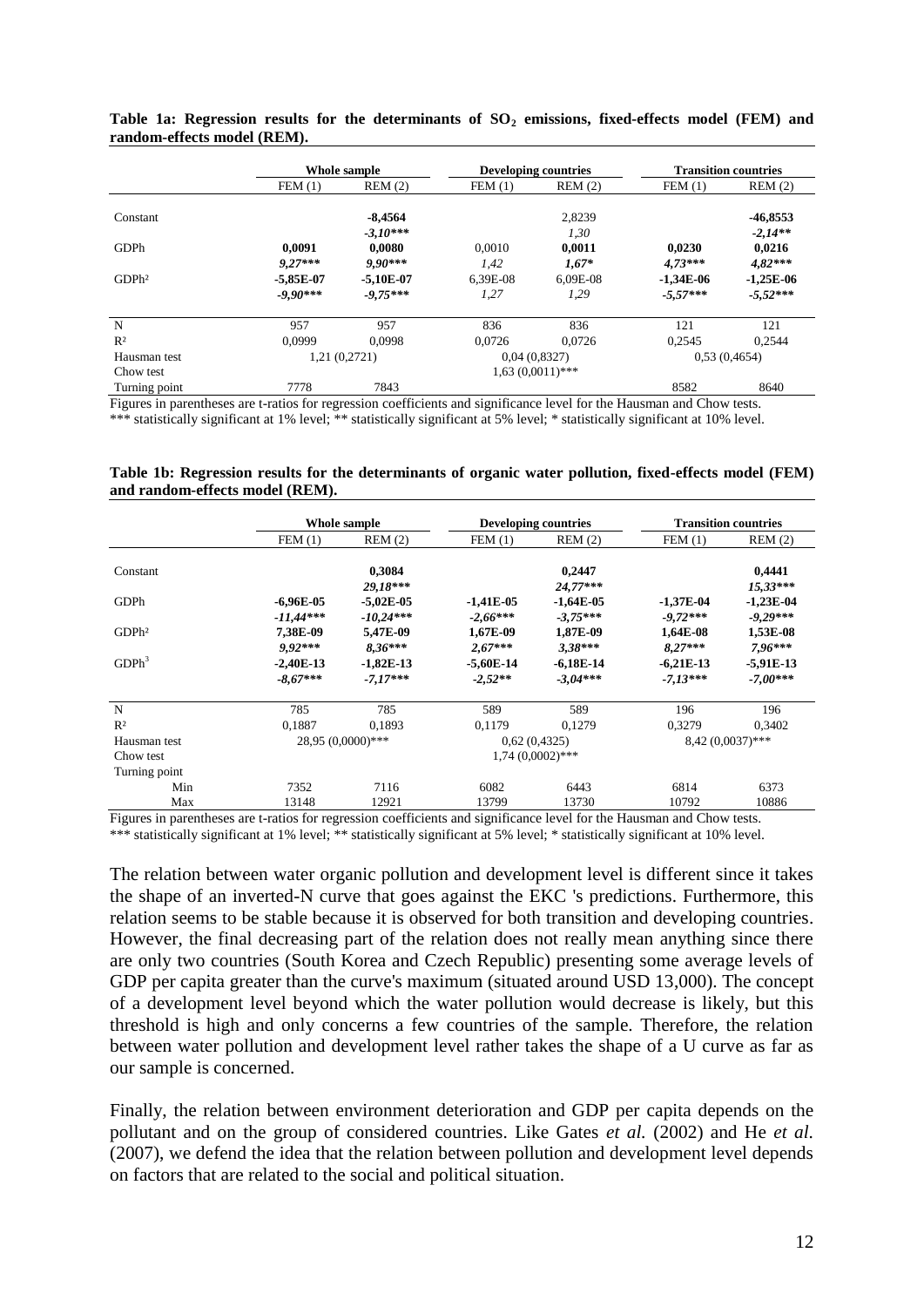#### **4.2. Pollution, inequalities and political rights**

It is advisable to test the hypothesis according to which the relation between pollution and wealth level cannot be understood without taking into account the social and political dimensions. Therefore, we first integrate the degree of inequalities (measured by the Gini index) in the previous regressions, in accordance with the following equation related to the random-effects model:

$$
POL_{it} = \alpha + \beta_1 GDPh_{it} + \beta_2 GDPh_{it}^2 + \beta_3 GDPh_{it}^3 + \beta_4 GINI_{it} + u_i + v_t + \varepsilon_{it}
$$
\n(3)

Secondly, we introduce the political situation, captured by the political rights index *(POLIT) :*

$$
POL_{it} = \alpha + \beta_1 GDPh_{it} + \beta_2 GDPh_{it}^2 + \beta_3 GDPh_{it}^3 + \beta_4 GINI_{it} + \beta_5 POLIT_{it} + u_i + v_t + \varepsilon_{it}
$$
 (4)

Lastly, in order to test the interaction between inequality and the extent of political freedom, we take into account a differentiated effect of the Gini index, depending on whether the country present a democratic regime (political rights index from 1 to 3) or an authoritarian one (political rights index above 3). The equation of the random-effects model is then given by:

$$
POL_{it} = \alpha + \beta_1 GDPh_{it} + \beta_2 GDPh_{it}^2 + \beta_3 GDPh_{it}^3 + \beta_4 (GINI * DEM)_{it} + \beta_5 (GINI * DIC)_{it} + u_i + v_t + \varepsilon_{it} \quad (5)
$$

With *DEM* and *DIC* two dummy variables respectively indicating whether the political regime of the country is rather democratic or authoritarian, at the considered date. We only present the estimations of the random-effects models, respectively for  $SO_2$  emissions (table 2a) and water pollution (table 2b).

|                    | Whole sample |             |             | <b>Developing countries</b> |           |           | <b>Transition countries</b> |             |             |
|--------------------|--------------|-------------|-------------|-----------------------------|-----------|-----------|-----------------------------|-------------|-------------|
|                    | (3)          | (4)         | (5)         | (3)                         | (4)       | (5)       | (3)                         | (4)         | (5)         |
|                    |              |             |             |                             |           |           |                             |             |             |
| Constant           | 0,6208       | $-7,1245$   | $-1,9341$   | $-0,5999$                   | $-1,0385$ | $-0,2399$ | 1,4036                      | $-18,9184$  | 0,1258      |
|                    | 0,10         | $-1,14$     | $-0,34$     | $-0.13$                     | $-0,21$   | $-0.05$   | 0.05                        | $-0,78$     | 0,01        |
| GDPh               | 0,0086       | 0,0089      | 0,0084      | 0,0014                      | 0,0015    | 0,0014    | 0,0164                      | 0,0142      | 0,0141      |
|                    | $7.52***$    | $8.15***$   | $7.82***$   | 1,24                        | 1,26      | 1,16      | $3,35***$                   | $3.41***$   | $3.33***$   |
| GDPh <sup>2</sup>  | $-5,90E-07$  | $-6,12E-07$ | $-5,94E-07$ | 3,53E-08                    | 3,34E-08  | 3,64E-08  | $-1,02E-06$                 | $-9,33E-07$ | $-9,12E-07$ |
|                    | $-7,87***$   | $-8,84***$  | $-8,59***$  | 0,38                        | 0,36      | 0.39      | $-4.25***$                  | $-4,60***$  | $-4,39***$  |
| Gini               | $-0,2261$    | $-0,1286$   |             | 0.0552                      | 0,0554    |           | $-0,9655$                   | $-0,1035$   |             |
|                    | $-1,90*$     | $-1,20$     |             | 0,65                        | 0,65      |           | $-1,95*$                    | $-0,22$     |             |
| Political freedoms |              | 0,7212      |             |                             | 0,0796    |           |                             | 2,5576      |             |
|                    |              | 1,60        |             |                             | 0,23      |           |                             | $1,89*$     |             |
| Gini_democracy     |              |             | $-0,1448$   |                             |           | 0,0669    |                             |             | $-0,5653$   |
|                    |              |             | $-1,35$     |                             |           | 0.78      |                             |             | $-1,35$     |
| Gini dictature     |              |             | $-0,1658$   |                             |           | 0,0411    |                             |             | $-0,5625$   |
|                    |              |             | $-1,51$     |                             |           | 0,48      |                             |             | $-1,23$     |
|                    |              |             |             |                             |           |           |                             |             |             |
| N                  | 310          | 307         | 307         | 228                         | 228       | 228       | 82                          | 79          | 79          |
| R <sup>2</sup>     | 0,2417       | 0,2917      | 0,2701      | 0,0830                      | 0,0840    | 0,0876    | 0,3747                      | 0,4924      | 0,4417      |
| Turning point      | 7288         | 7271        | 7071        |                             |           |           | 8039                        | 7610        | 7730        |

**Table 2a: Regression results for the determinants of SO<sup>2</sup> emissions, random-effects model.**

Figures in parentheses are t-ratios for regression coefficients.

\*\*\* statistically significant at 1% level; \*\* statistically significant at 5% level; \* statistically significant at 10% level.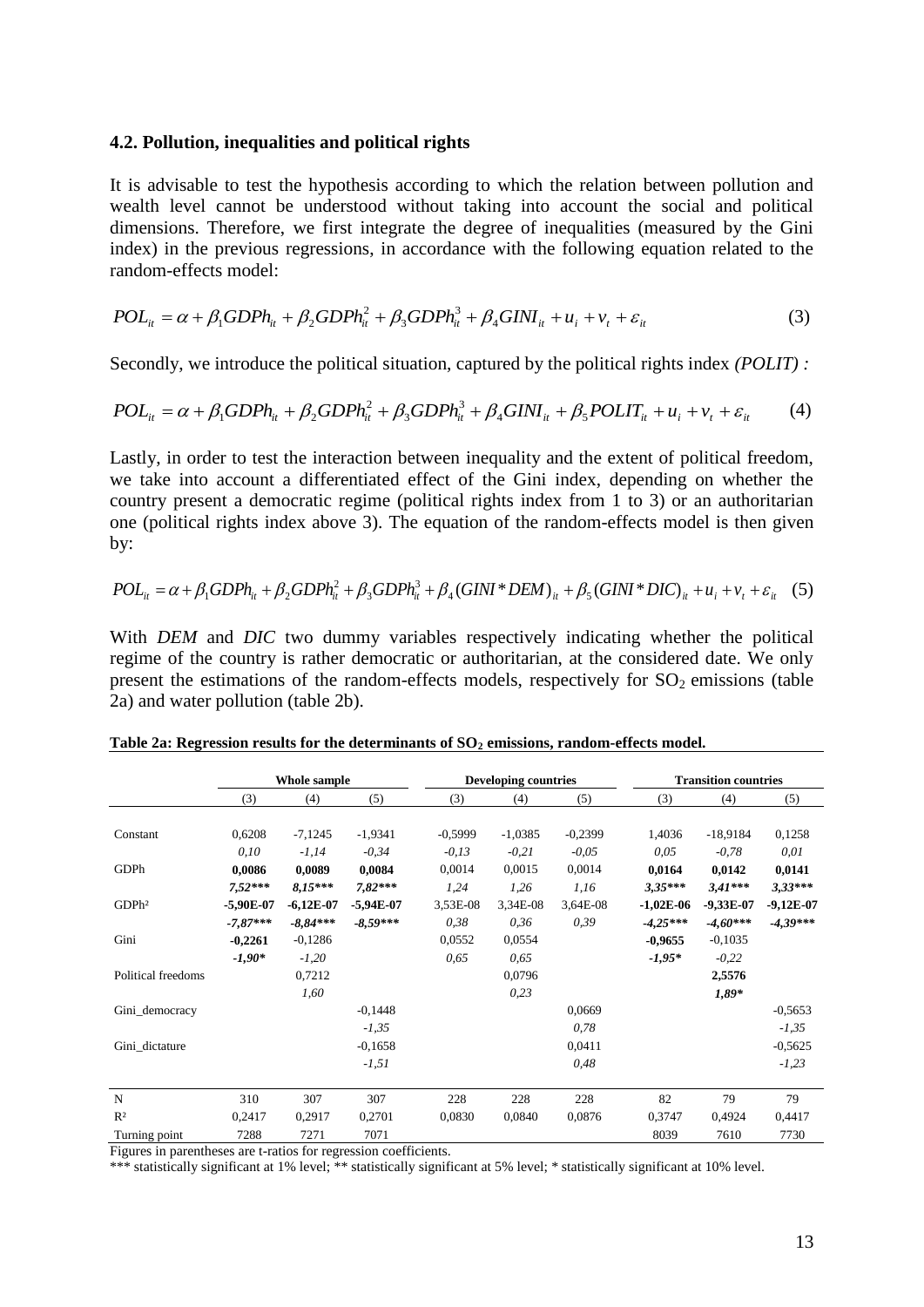| <b>Variables</b>   | Whole sample |             |             |             | <b>Developing countries</b> |             |             | <b>Transition countries</b> |             |  |
|--------------------|--------------|-------------|-------------|-------------|-----------------------------|-------------|-------------|-----------------------------|-------------|--|
| explicatives       | (3)          | (4)         | (5)         | (3)         | (4)                         | (5)         | (3)         | (4)                         | (5)         |  |
|                    |              |             |             |             |                             |             |             |                             |             |  |
| Constant           | 0,2554       | 0,2699      | 0,2613      | 0,2104      | 0,2160                      | 0,2091      | 0,6276      | 0,6068                      | 0,5880      |  |
|                    | $10.56***$   | $10.62***$  | $11.21***$  | $10.93***$  | $10.90***$                  | 10,89***    | 9,53***     | $8.56***$                   | $8,77***$   |  |
| GDPh               | $-5,18E-05$  | $-4,04E-05$ | $-4,09E-05$ | $-2,18E-05$ | $-2,26E-05$                 | $-2,22E-05$ | $-1,70E-04$ | $-1,43E-04$                 | $-1,45E-04$ |  |
|                    | $-5,78***$   | $-4.53***$  | $-4.58***$  | $-2,97***$  | $-3.08***$                  | $-3,03***$  | $-8,01***$  | $-6.20***$                  | $-6,14$     |  |
| GDPh <sup>2</sup>  | 6.74E-09     | 5,29E-09    | 5.36E-09    | 3.06E-09    | 3.09E-09                    | 3,07E-09    | 2.05E-08    | 1,75E-08                    | 1,78E-08    |  |
|                    | $5.13***$    | $4.11***$   | $4.17***$   | $3.05***$   | $3.08***$                   | $3.06***$   | $7.46***$   | 5,82                        | $5,82***$   |  |
| GDPh <sup>3</sup>  | $-2,70E-13$  | $-2,19E-13$ | $-2,22E-13$ | $-1,17E-13$ | $-1,17E-13$                 | $-1,17E-13$ | $-7,68E-13$ | $-6,72E-13$                 | $-6,81E-13$ |  |
|                    | $-4.82***$   | $-4,03***$  | $-4.09***$  | $-2,90***$  | $-2,90***$                  | $-2.90***$  | $-6,99***$  | $-5,59***$                  | $-5,62***$  |  |
| Gini               | 0.0011       | 4,41E-04    |             | 7.12E-04    | 7,58E-04                    |             | $-0,0018$   | $-0,0025$                   |             |  |
|                    | $2.82***$    | 1,17        |             | $2,22**$    | $2,35**$                    |             | $-2.14**$   | $-2.91***$                  |             |  |
| Political freedoms |              | $-0.0022$   |             |             | $-0,0013$                   |             |             | $-0,0049$                   |             |  |
|                    |              | $-1,25$     |             |             | $-1,18$                     |             |             | $-1,32$                     |             |  |
| Gini_democracy     |              |             | 5.91E-04    |             |                             | 8,13E-04    |             |                             | $-0,0021$   |  |
|                    |              |             | 1,56        |             |                             | $2.44**$    |             |                             | $-2,47**$   |  |
| Gini dictature     |              |             | 3,51E-04    |             |                             | 7,33E-04    |             |                             | $-0,0025$   |  |
|                    |              |             | 0,92        |             |                             | $2,28**$    |             |                             | $-2,97***$  |  |
| N                  | 259          | 254         | 254         | 160         | 160                         | 160         | 99          | 94                          | 94          |  |
| R <sup>2</sup>     | 0,2857       | 0,2717      | 0,2893      | 0.0823      | 0,1235                      | 0.1162      | 0,4166      | 0.4652                      | 0,4704      |  |
| Turning point      |              |             |             |             |                             |             |             |                             |             |  |
| Min                | 6021         | 6224        | 6215        | 4990        | 5182                        | 5106        | 6578        | 6578                        | 6491        |  |
| Max                | 10621        | 9879        | 9881        | 12445       | 12425                       | 12387       | 11217       | 10783                       | 10935       |  |

**Table 2b: Regression results for the determinants of organic water pollution, random-effects model.**

Figures in parentheses are t-ratios for regression coefficients.

\*\*\* statistically significant at 1% level; \*\* statistically significant at 5% level; \* statistically significant at 10% level.

When referring to the estimations for  $SO_2$  emissions, it appears that the Gini index has a negative effect significant at the 10% level on the degree of emissions for the whole sample [model (3)]. In other words, a high degree of inequalities would be associated to a reduction of emissions. However, when introducing the variable of political freedom, the Gini index looses its significance [model (4)]. Likewise, we do not get any significant result when taking into account the interaction between inequalities and extent of political rights [model (5)]. For the developing countries sample, the models have a weak explanatory power and the results are unconvincing since no variable (including the GDP per inhabitant) is statistically significant. For transition countries (only CEEC for  $SO_2$  emissions), the models have a better specification since the  $\mathbb{R}^2$  are systematically greater than 0.35. When the inequality degree is the only integrated one, it has a negative effect significant at the  $10\%$  level on  $SO_2$  emissions [model (3)]. In other words, an inequality increase would favour the reduction of emissions. But this result needs to be carefully examined. The reforms aimed at providing the transition towards a market economy have indeed resulted in a deep social upheaval, notably characterized by an outburst of inequalities, while they were moderate in the former system (Milanovic, 1998). It is also true that this increase of inequalities went together with a reduction of the  $SO_2$  emissions. But in our point of view, there is no causal relation between the evolution of the social context and the evolution of the emissions. The decrease of sulphur dioxide emissions is mainly explained by two factors, separate from the social context. First, this improvement is linked to the 1990's economic crisis marked by a collapse of the industrial production. In second place, the increase of political rights related to the setting up of democratic regimes in most of the CEEC, as well as the perspectives of joining the European Union, did favour the emergence of environmental matters that were totally ignored under socialist regimes. Therefore, in a certain way, the correlation between inequalities and  $SO<sub>2</sub>$  emissions that has been underlined is misleading and certainly cannot identify any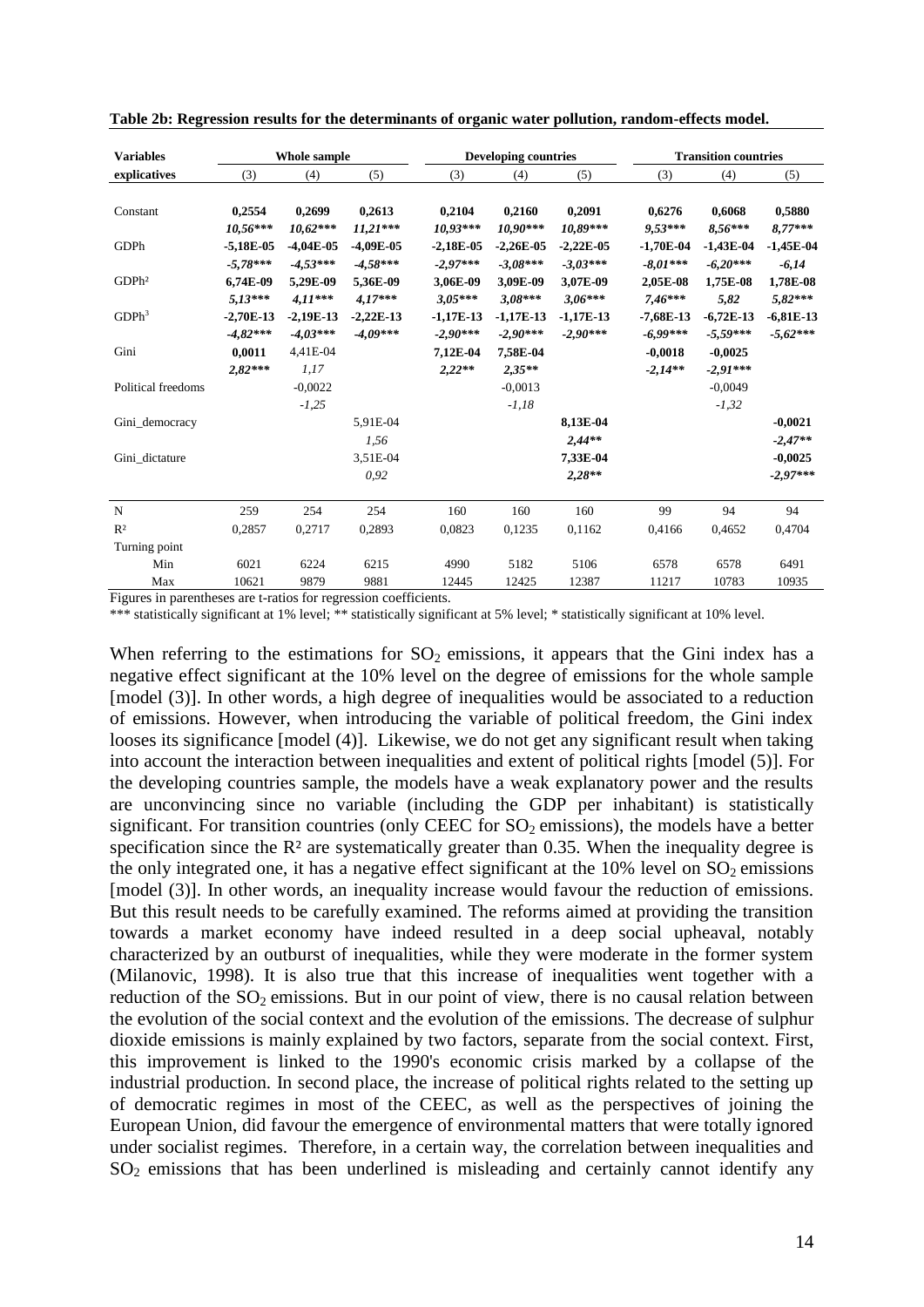causality. This thesis is confirmed by model (4), since the impact of inequalities on  $SO<sub>2</sub>$ emissions disappears when the indicator of political freedom is introduced. It becomes significant and positive, indicating that an increase of political rights (decrease of the indicator of political rights) is favourable to a decrease of sulphur emissions.

For the organic water pollution, the estimations display a positive effect of inequalities, significant at the 1% level, for the whole sample [model (3)]. But this significant impact disappears as soon as political freedoms are introduced in the regressions [models (4) and (5)]. Therefore, all in all, the effect of inequalities on water pollution is uncertain. For developing countries, the impact of inequalities is highly significant and the positive sign of the coefficient related to the Gini index indicates that a high degree of wealth inequalities prejudices the water quality [model (3)], in accordance with Boyce"s thesis (1994). The results also indicate that this effect is not constrained by the political system. Indeed, the introduction of an effect differentiated from the Gini index according to the political situation (democracy or dictatorship) does not modify the positive influence of the Gini index [model (5)]. For transition countries, the logics are strictly opposite, since the impact of inequalities on water pollution is negative and separate from the political system. Yet, when calculating a simple linear correlation coefficient, a positive correlation between inequalities and water pollution is observed. In other words, a high degree of inequalities would be associated to an important level of water pollution. Actually, the nature of the relation between pollution and inequalities is modified when one takes into account the level of wealth (GDP per capita). Once controlled by the level of wealth, an unequal distribution of wealth favours a reduction of the water pollution.

In the end, the nature of the relation between pollution and inequality seems to be constrained by the pollutant and the group of observed countries. As for the  $SO<sub>2</sub>$  emissions, it looks like the level of wealth exerts a stronger effect than its distribution. But the inequalities have a fundamental effect on water pollution. In developing countries, they reinforce the degree of water pollution, according to Boyce's hypothesis, while the relation is opposite in transition countries, once controlled by the level of wealth.

# **4.3. Instrumental variables techniques**

It is important to discuss the relevance of an indirect effect of inequalities on environmental degradations through the channel of politics. Along the same lines as Gates *et al.* (2002), we make the assumption that a high degree of wealth inequality, because it takes part to the degradation of political rights, would have an adverse effect on environment. More precisely, we propose to call up the techniques of instrumental variables on panel data by instrumenting the indicator of political freedoms with the Gini index (to test the indirect effect), the part of fuel exports in total exportations and the literacy rate. The point is actually to apply the twostage least squares estimator to the fixed-effects model.

The estimations are reported in table 3a for  $SO_2$  emissions and table 3b for water pollution. Taking into account the limited number of observations in transition countries (less than 60), the estimations where only implemented for the whole sample and developing countries. What's more, for the latter, no significant result was obtained since there is no significant variable, even in terms of GDP per capita. On the other hand, the estimations call several comments for the global sample.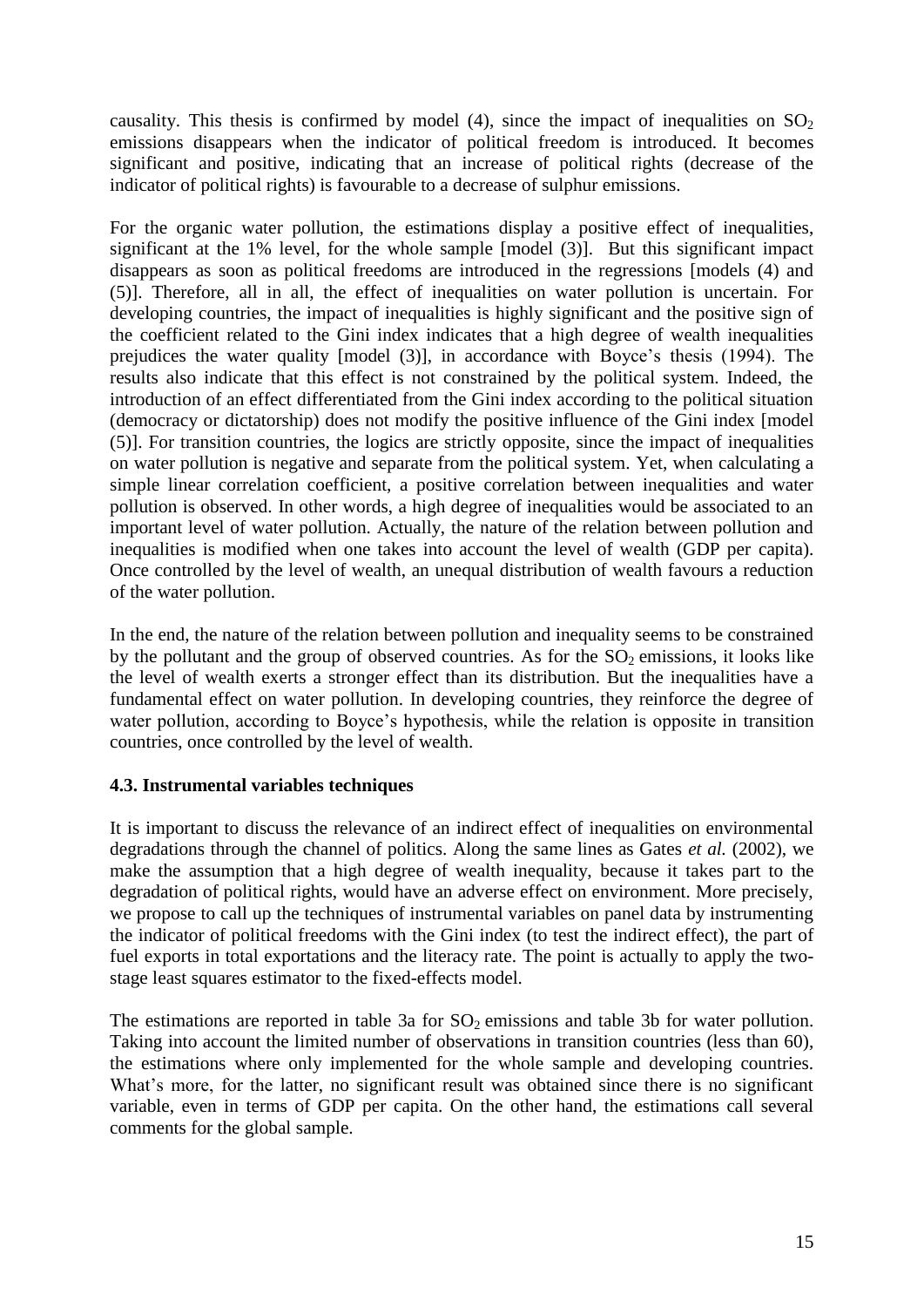|                    |             | Whole sample |             | <b>Developing countries</b> |
|--------------------|-------------|--------------|-------------|-----------------------------|
|                    | (1)         | (2)          | (1)         | (2)                         |
| GDPh               | 0,0072      | 0,0072       | 0,0038      | 0,0056                      |
|                    | $3.11***$   | $3.02***$    | 1,07        | 0,51                        |
| GDPh <sup>2</sup>  | $-4,56E-07$ | $-4,58E-07$  | $-6,48E-08$ | $-1,60E-07$                 |
|                    | $-3.54***$  | $-3,44***$   | $-0.28$     | $-0.23$                     |
| Gini               |             | 0,0973       |             | 0,5275                      |
|                    |             | 0,3          |             | 0,37                        |
| Political freedoms | 2,7101      | 3,5122       | 4,6253      | 19,1712                     |
|                    | $1,71*$     | 1.11         | 0,77        | 0,44                        |
| N                  | 212         | 212          | 170         | 170                         |
| R <sup>2</sup>     | 0,1112      | 0,1415       | 0,0587      | 0,0781                      |
| Turning point      | 7895        | 7860         |             |                             |

**Table 3a: Regression results for the determinants of SO<sup>2</sup> emissions, fixed-effects model with instrumental variables.**

The index of political freedoms is instrumented with the Gini index, the share of fuel exports in total exportations and the literacy rate.

Figures in parentheses are t-ratios for regression coefficients.

\*\*\* statistically significant at 1% level ; \*\* statistically significant at 5% level ; \* statistically significant at 10% level.

#### **Table 3b: Regression results for the determinants of organic water pollution, fixed-effects model with instrumental variables.**

|                    |             | Whole sample |             | <b>Developing countries</b> |
|--------------------|-------------|--------------|-------------|-----------------------------|
|                    | (1)         | (2)          | (1)         | (2)                         |
| GDPh               | $-1,40E-05$ | $-1,16E-05$  | $-1,71E-05$ | $-1,63E-05$                 |
|                    | $-0.51$     | $-0.37$      | $-0.70$     | $-0.67$                     |
| GDPh <sup>2</sup>  | 3,20E-09    | 2,94E-09     | 2,88E-09    | 2,74E-09                    |
|                    | 1,04        | 0.85         | 1,06        | 1,02                        |
| GDPh <sup>3</sup>  | $-1,63E-13$ | $-1,54E-13$  | $-1,14E-13$ | $-1,08E-13$                 |
|                    | $-1,52$     | $-1,28$      | $-1,23$     | $-1,18$                     |
| Gini               |             | 5,80E-04     |             | 4,04E-04                    |
|                    |             | 0.65         |             | 0.89                        |
| Political freedoms | 0,0137      | 0,0174       | 0,0037      | 0,0031                      |
|                    | $2,63***$   | $2,15**$     | 0.18        | 0.15                        |
| N                  | 178         | 178          | 125         | 125                         |
| R <sup>2</sup>     | 0,2231      | 0,3805       | 0,2180      | 0,2694                      |

The index of political freedoms is instrumented with the Gini index, the share of fuel exports in total exportations and the literacy rate.

Figures in parentheses are t-ratios for regression coefficients.

\*\*\* statistically significant at 1% level ; \*\* statistically significant at 5% level ; \* statistically significant at 10% level.

First, for  $SO_2$  emissions, the EKC keeps its significance. And the political situation has a significant effect at the 10% level. More precisely, a worsening of the political situation, influenced by a high degree of inequalities, would favour an increase of  $SO_2$  emissions. However, this indirect effect of inequalities on  $SO_2$  emissions disappears when the Gini index is introduced (this index is supposed to capture the direct effect). All things considered and according to our previous conclusions, the inequalities seem to have a limited effect on  $SO_2$ emissions, since they are above all related to the level of wealth rather than its distribution.

The results look more convincing with water pollution. The estimations highlight an indirect effect at the 1 to 5% level, depending whether the direct effect of inequality is integrated or not. The inequalities thus have an impact on the organic water pollution, in accordance with Boyce"s equality assumption (1994). Furthermore, the per capita GDP polynomial looses its significance when taking into account this indirect effect. This seems to confirm the idea that the relation between water pollution and wealth is probably affected by a bias of omitted variables. This relation seems to be conditional on the degree of inequalities and its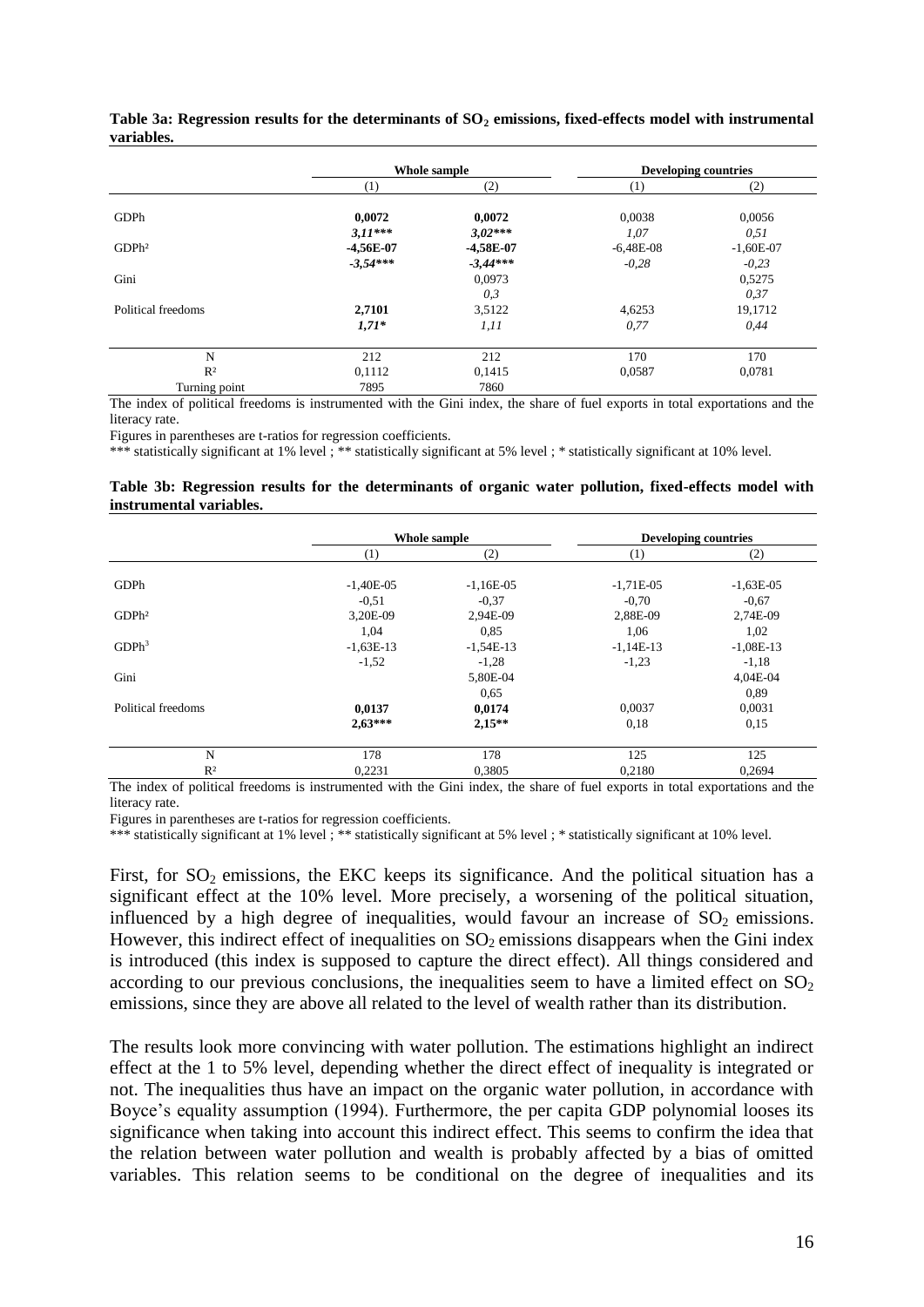interaction with the political situation. Therefore, if we consider that poor people are the most affected ones by water pollution, it is likely that in a context of strong social inequalities and constrained political freedoms, these people do not have the possibility of asserting their interest in the preservation of water quality.

# **5. CONCLUSION**

This paper aimed at discussing the potential interactions between the social and environmental dimensions of sustainability. In this respect, we examined the role of wealth inequalities in the pollution process. From a theoretical point of view, the impact of social inequalities on pollution seems indeterminate because of multiple and contradictory mechanisms. Although Boyce (1994, 2003, 2007) asserts that inequalities affect the environment because they reinforce the power inequalities (to the benefit of the wealthiest people), Scruggs (1998) questions this analysis by showing that it rests on a particularly questionable assumption according to which the wealthiest individuals systematically prefer a degraded environment.

The econometric analysis made out of a sample of transition and developing countries have shown that the relation between inequality and pollution is not universal. It depends on both the pollutant and the context that are analysed. Regarding sulphur dioxide emissions, our investigations indicate that, in accordance with the hypothesis of environmental Kuznets curve, they depend above all on the level of wealth (GDP per capita), rather than on its distribution. In other words, the inequalities would only have a limited influence on  $SO_2$ emissions. On the other side, the role of inequalities on the organic water pollution is strong. In developing countries, a high degree of inequalities is thus associated with important water pollution. Furthermore, this inequalities' impact is first expressed indirectly, through their impact on the political variable (indirect effect), thus confirming Boyce"s equality hypothesis (1994). Therefore, wealth inequalities, because they reinforce power inequalities and lead to a deterioration of political freedoms, also reinforce water pollution.

# **Bibliography**

Arrow, K. *et al.* 1995, "Economic Growth, Carrying Capacity and the Environment", *Science*, vol. 268, pp. 520-521.

ASL and Associates 1997, *Sulfur Emissions by Country and Year*, Report n° DE96014790, US Department of Energy, Washington DC.

Baltagi, B.H. 1995, *Econometric Analysis of Panel Data*, John Wiley & Sons, Chichester.

Baumol, W.J., Oates, W.E. 1988, *The Theory of Environmental Policy*, Cambridge University Press,  $2^{eme}$  éd., New York.

Boyce, J.K. 1994, "Inequality as a Cause of Environmental Degradation", *Ecological Economics*, vol. 11, pp. 169-178.

Boyce, J.K. 2003, "Inequality and Environmental Protection", *Political Economy Research Institute Working Paper*, n° 52.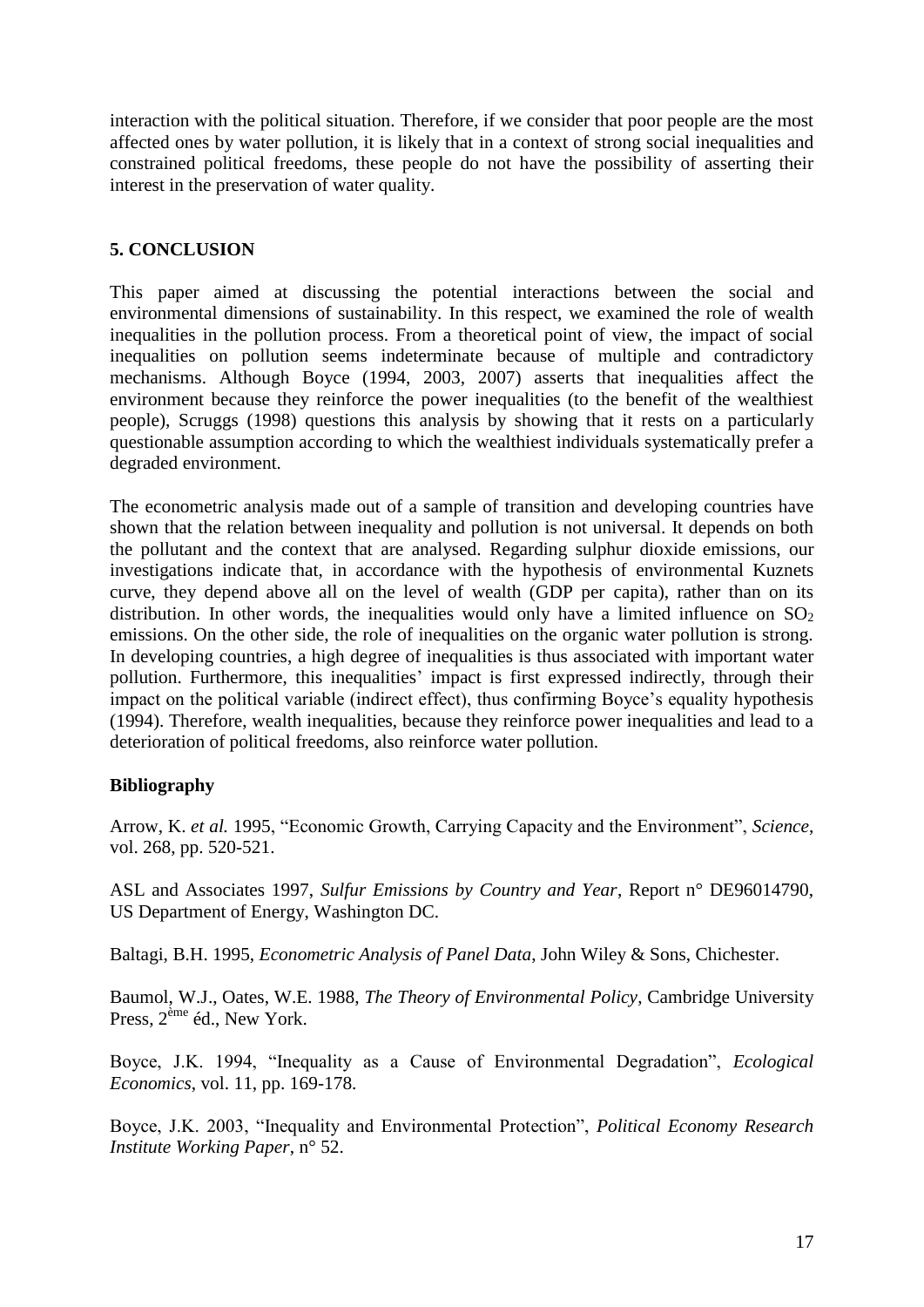Boyce, J.K. 2007, "Is Inequality Bad for the Environment?", *Political Economy Research Institute Working Paper*, n° 135.

Boyce, J.K., Klemer, A.R., Templet, P.H., Willis, C.E. 1999, "Power Distribution, the Environment and Public Health: A State-level Analysis", *Ecological Economics*, vol. 29, pp. 127-140.

CMED 1987, *Our Common Future*, Oxford University Press, Oxford.

Deininger, K., Squire, L. 1996, "Measuring Income Inequality: a New Data-base", *World Bank Economic Review*, vol. 10(3), pp. 565–591.

Deininger, K., Squire, L. 1998, "New Ways of Looking at Old Issues: Inequality and Growth", *Journal of Development Economics*, vol. 57(2), pp. 259-287.

Easterly, W. 2001, *Inequality does Cause Underdevelopment*, Mimeo, World Bank Washington D.C.

Gates, S., Gleditsch, N.P., Neumayer, E. 2002, *Environmental Commitment, Democracy and Inequality*, World Development Report 2003, Background Paper, World Bank.

Gawande, K., Berrens, R., Bohara, A. 2001, "A Consumption-based Theory of the Environmental Kuznets Curve", *Ecological Economics,* vol. 37, pp. 101-112.

Grossman, G.M., Krueger, A.B., 1994, "Economic Growth and the Environment", *NBER* Working Paper, n° 4634.

Grossman, G.M., Krueger, A.B. 1996, "The Inverted-U: What does it Mean?", *Environment and Development Economics*, vol. 1, pp. 119-122.

He, J., Makdissi, P., Wodon, Q. 2007, *Corruption, Inequality and Environmental Regulation*, Cahiers de Recherche de l"Université de Sherbrooke, n° 07-13, Université de Sherbrooke.

Hofrichter, J., Reif, K. 1990, "Evolution of Environmental Attitudes in the European Community", *Scandinavian Political Studies*, vol. 13, pp. 119-146.

Khanna, N., Plassmann, F. 2004, "The Demand for Environmental Quality and the Environmental Kuznets Curve Hypothesis", *Ecological Economics*, vol. 51, pp. 225-236.

Mani, M., Wheeler, D. 1998, "In Search of Pollution Havens ? Dirty Industry in the World Economy, 1960-1995", *Journal of Environment and Development,* vol. 7, pp. 215-247.

Mikkelson, G. M., Gonzalez, A., Peterson, G. D. 2007, "Economic Inequality Predicts Biodiversity Loss", *Plos One*, vol. 2(5).

Milanovic, B. 2002, "True World Income Distribution, 1988 and 1993: First Calculation Based on Household Surveys Alone", *Economic Journal*, vol. 112, pp. 51-92.

Rock, M. 1996, "Pollution Intensity of GDP and Trade Policy: can the World Bank be Wrong?", *World Development*, vol. 24(3), pp. 471-479.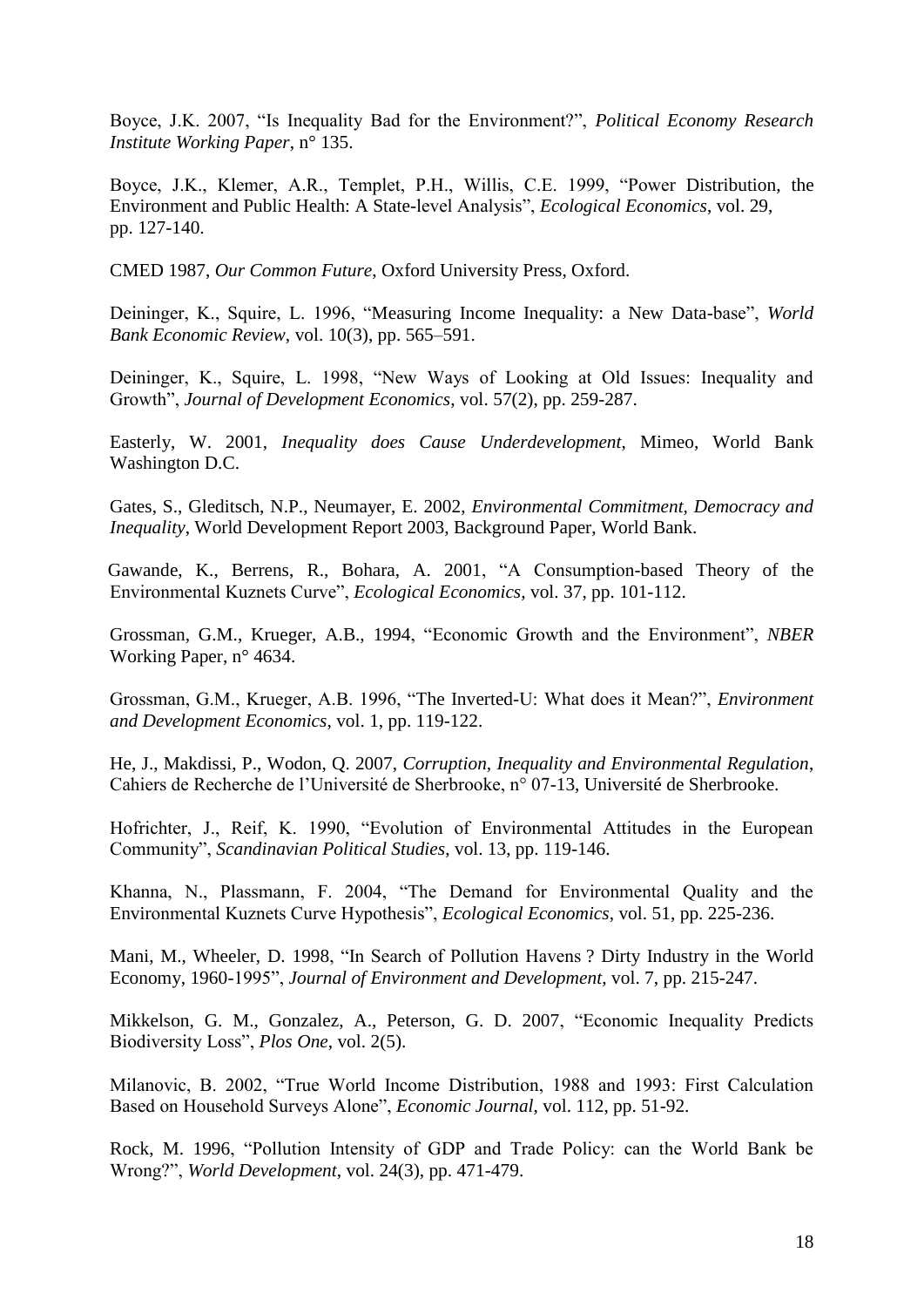Sen, A. 1981, *Poverty and Famines*, Clarendon, Oxford.

Scruggs, L.A. 1998, "Political and Economics Inequality and the Environment", *Ecological Economics*, vol. 26, pp. 259-275.

Selden, T., Song, D. 1994, "Environmental Quality and Development: is there an EKC for air Pollution ?", *Journal of Environmental Economics and Management,* vol. 27, pp. 147-162.

Shafik, N., Bandayopadhyay, S. 1992, *Economic Development and Environmental Quality: Time Series and Cross-Country Evidence*, Background Paper for the World Development Report 1992.

Stern, D.I., Common, M.S., Barbier E.B. 1996, "Economic Growth and Environmental Degradation: the EKC and Sustainable Development", *World Development*, vol. 24(7), pp. 1151-1160.

Stern, D.I. 2005, "Global Sulfur Emissions from 1850 to 2000", *Chemosphere*, vol. 58, pp. 163-175.

Torras, M., Boyce, J.K. 1998, "Income, Inequality and Pollution: a Reassessment of the Environmental Kuznets Curve", *Ecological Economics*, vol. 25, pp. 147-160.

Vivien, D. 2006, *Le développement soutenable*, La découverte, Repères, Paris.

World Bank 1992, *World Development Report*, World Bank.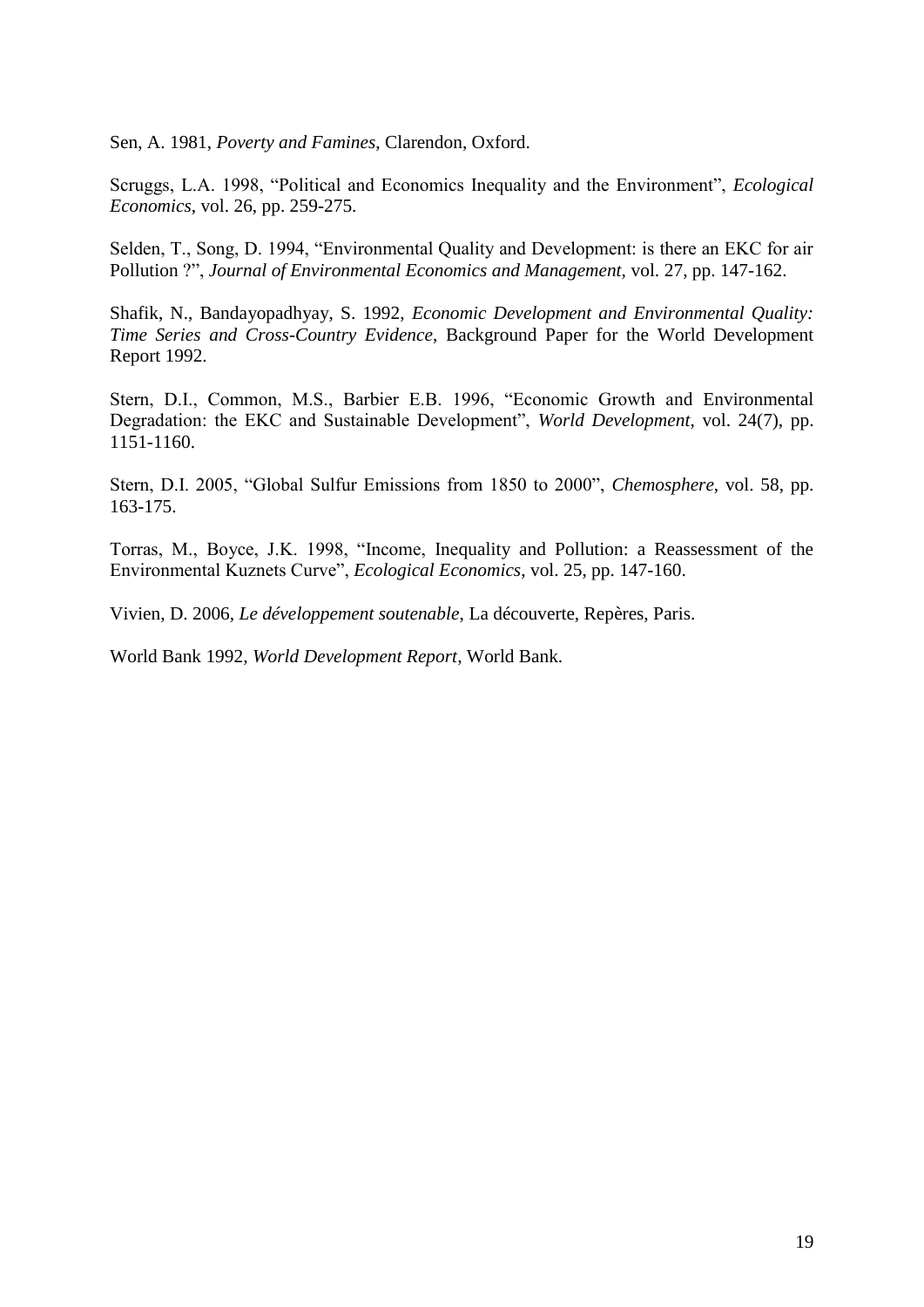|                                     | $SO2$ emissions <sup>1</sup> | Water pollution <sup>2</sup> | GDP per cap. $3$ | Gini  | Politics <sup>4</sup> |
|-------------------------------------|------------------------------|------------------------------|------------------|-------|-----------------------|
| Asia                                | 4,612                        | 0,162                        | 3614,9           | 0,375 | 4,26                  |
| Bangladesh                          | 0,5318                       | 0,1585                       | 1373,2           | 0,306 | 2,94                  |
| Cambodia                            | 1,1787                       | 0,1497                       | 1576,3           | 0,463 | 6,00                  |
| China                               | 8,0655                       | 0,1381                       | 2937,1           | 0,368 | 6,94                  |
| India                               | 2,8263                       | 0,1967                       | 2017,6           | 0,309 | 2,5                   |
| Indonesia                           | 1,8261                       | 0,1800                       | 2737,5           | 0,333 | 5,31                  |
| Korea, Rep                          | $\overline{a}$               | 0,1231                       | 13380,0          | 0,335 | 2,00                  |
| Lao                                 | 0,5027                       | $\overline{\phantom{a}}$     | 1286,1           | 0,340 | 6,75                  |
| Malaysia                            | 6,1847                       | 0,1216                       | 7286,6           | 0,479 | 4,63                  |
| Mongolia                            | 19,3226                      | 0,185                        | 1440,4           | 0,321 | 2,81                  |
| Pakistan                            | 3,6925                       | 0,1791                       | 1778,9           | 0,377 | 4,38                  |
| Philippines                         | 3,7988                       | 0,1889                       | 3795,0           | 0,440 | 2,31                  |
| Sri Lanka                           | 1,2155                       | 0,1805                       | 2930,4           | 0,349 | 3,44                  |
| Thailand                            | 9,1758                       | 0,1744                       | 5799,5           | 0,437 | 2,69                  |
| Viet Nam                            | 1,1049                       |                              | 1633,6           | 0,362 | 6,94                  |
|                                     |                              |                              |                  |       |                       |
| <b>Middle East and North Africa</b> | 7,072                        | 0,189                        | 4232,6           | 0,391 | 5,16                  |
| Algeria                             | 5,1882                       | 0,243                        | 5262,2           | 0,377 | 5,69                  |
| Egypt                               | 4,6415                       | 0,1918                       | 3121,1           | 0,330 | 5,69                  |
| Iran                                | 9,6123                       | 0,1587                       | 5363,9           | 0,432 | 5,94                  |
| Jordan                              | 12,4528                      | 0,1817                       | 4060,1           | 0,395 | 4,44                  |
| Morocco                             | 4,5258                       | 0,1703                       | 3487,4           | 0,393 | 4,88                  |
| Tunisia                             | 12,3346                      | 0,1514                       | 5456,3           | 0,406 | 5,81                  |
| Turkey                              | 6,3578                       | 0,1772                       | 5908,4           | 0,417 | 3,44                  |
| Yemen, Rep                          | 1,4648                       | 0,2526                       | 768,8            | 0,364 | 5,38                  |
| <b>Afrique Subsaharienne</b>        | 5,974                        | 0,234                        | 1962,3           | 0,456 | 4,76                  |
| <b>Burkina Faso</b>                 | 1,4720                       | 0,2154                       | 955,2            | 0,457 | 5,00                  |
| Burundi                             | 0,5079                       | 0,2423                       | 763,9            | 0,376 | 6,44                  |
| Cameroon                            | 2,0825                       | 0,2321                       | 1905,4           | 0,457 | 6,37                  |
| Côte d'Ivoire                       | 1,6541                       | 0,2238                       | 1600,5           | 0,398 | 5,94                  |
| Djibouti                            | 3,0317                       | $\overline{a}$               | 2173,1           | 0,447 | 5,19                  |
| Ethiopia                            | 1,2045                       | 0,2211                       | 782,5            | 0,405 | 5,31                  |
| Ghana                               | 0,9208                       | 0,1737                       | 1785,0           | 0,354 | 3,94                  |
| Guinea                              | 1,8508                       |                              | 1869,5           | 0,529 | 6,13                  |
| Kenya                               | 1,3010                       | 0,2364                       | 1060,7           | 0,477 | 5,63                  |
| Lesotho                             | $\overline{a}$               | 0,1699                       | 2409,2           | 0,606 | 4,31                  |
| Madagascar                          | 1,4830                       | 0,2706                       | 846,7            | 0,458 | 2,88                  |
| Malawi                              | 0,7932                       | 0,2803                       | 542,3            | 0,557 | 4,13                  |
| Mali                                | 2,6503                       |                              | 745,0            | 0,453 | 3,19                  |
| Mauritania                          | 4,8120                       |                              | 1882,9           | 0,425 | 6,25                  |
| Mauritius                           | 3,5068                       | 0,1574                       | 8197,6           | 0,379 | 1,25                  |
| Mozambique                          | 2,8735                       | 0,2762                       | 717,2            | 0,435 | 4,13                  |
| Niger                               | 1,5874                       | 0,3038                       | 730,8            | 0,427 | 5,06                  |
| Nigeria                             | 3,5067                       | 0,1905                       | 844,1            | 0,469 | 5,44                  |
| Senegal                             | 2,0745                       | 0,3240                       | 1375,7           | 0,456 | 3,56                  |
| South Africa                        | 40,4940                      | 0,1767                       | 8842,6           | 0,579 | 2,63                  |
| Swaziland                           | $\overline{a}$               | 0,2647                       | 4109,1           | 0,555 | 6,00                  |
| Tanzania                            | 1,8430                       | 0,2518                       | 514,4            | 0,342 | 5,13                  |
| Uganda                              | 1,0010                       | 0,2588                       | 1003,2           | 0,473 | 5,31                  |
| Zambia                              | 51,8547                      | 0,2296                       | 850,1            | 0,516 | 4,31                  |
| Zimbabwe                            | 7,3978                       | 0,1994                       | 2576,9           | 0,531 | 5,50                  |

# **Table A1: Mean values of dependant and independent variables (1988-2003).**